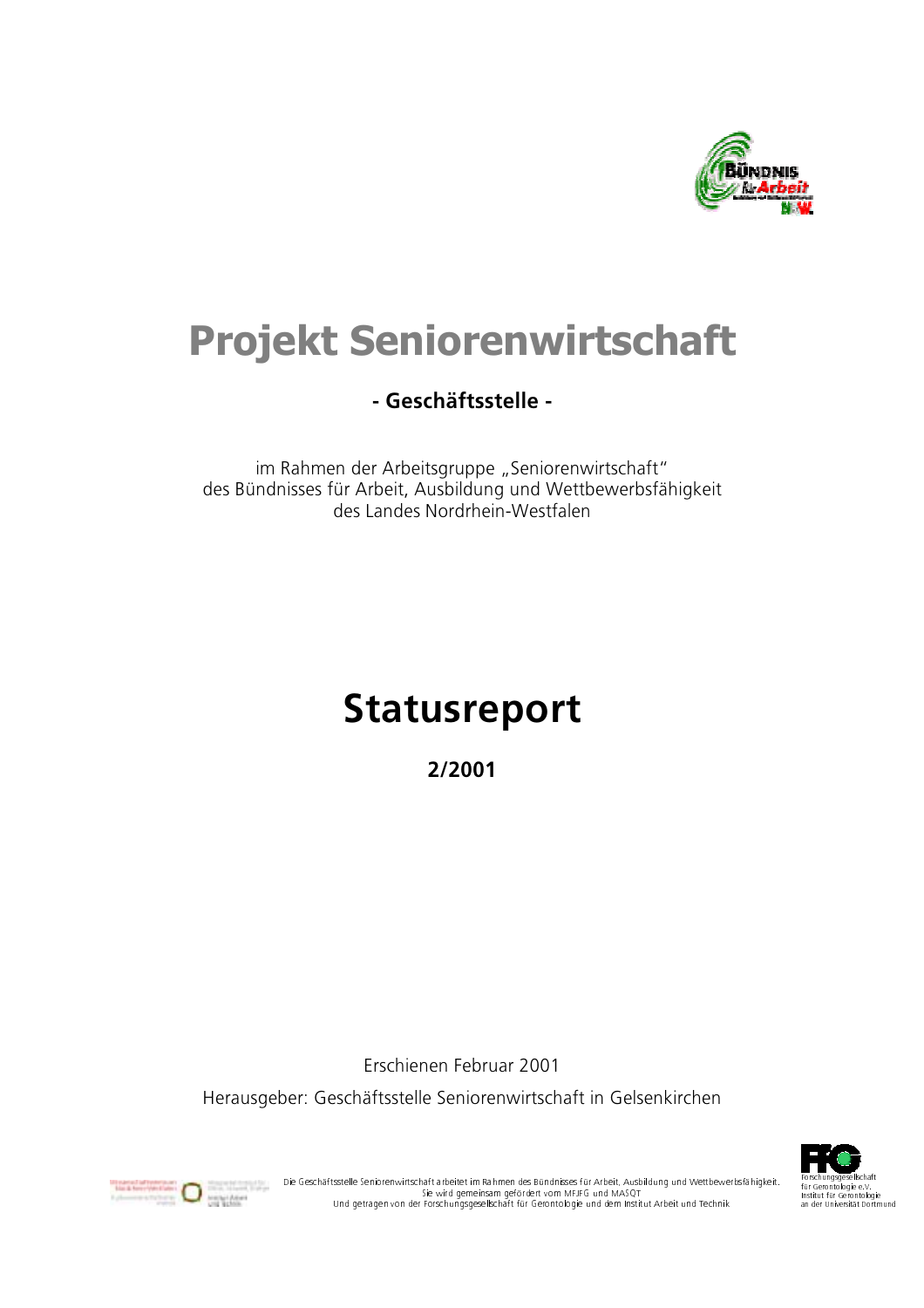### Inhaltsverzeichnis

| 1.        |                                                                              |    |
|-----------|------------------------------------------------------------------------------|----|
| 2.        | Braucht die Seniorenwirtschaft Anstöße, Moderation und Organisation oder ist |    |
| 3.        |                                                                              |    |
| 4.        |                                                                              |    |
| 5.        |                                                                              |    |
| 5.1       |                                                                              |    |
| 5.2       |                                                                              |    |
| 5.3       |                                                                              |    |
| 6.        | Die Einbindung in das BfA und Handlungsanforderungen  12                     |    |
| 6.1       |                                                                              |    |
| 6.2       |                                                                              |    |
| 6.2.1     |                                                                              |    |
| 6.2.2     |                                                                              |    |
| 6.2.3     |                                                                              |    |
|           | 6.2.4 Aufbau von zukunftsfähigen Aus- und Weiterbildungsangeboten für        |    |
|           |                                                                              |    |
|           | 6.2.5 Aufbau von Weiterbildungsangeboten für Senioren/innen 17               |    |
| 7.        |                                                                              |    |
| Literatur |                                                                              | 19 |

| Anhang | 20 |
|--------|----|
|        |    |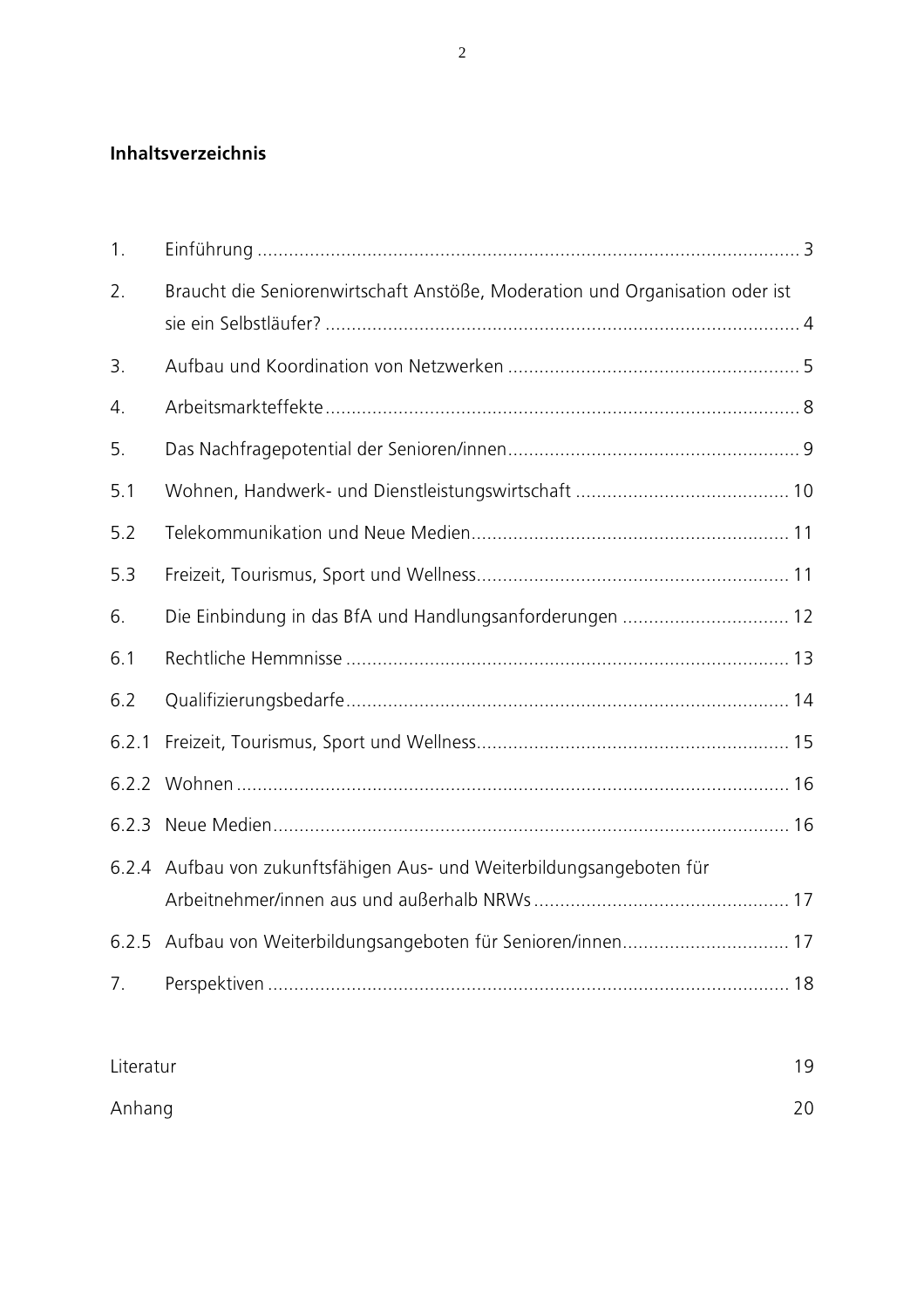### $1<sup>1</sup>$ Einführung

Im Herbst 1999 beschloss der politische Steuerungskreis des nordrhein-westfälischen Bündnisses für Arbeit, Ausbildung und Wettbewerbsfähigkeit auf Grundlage des vom Institut Arbeit und Technik und der Forschungsgesellschaft für Gerontologie gemeinsam verfassten Memorandums "Wirtschaftskraft Alter" zu den seit Anfang 1999 arbeitenden Themenschwerpunkten des BfA einen zusätzlichen Schwerpunkt "Seniorenwirtschaft" zu gründen. Im November 1999 erfolgte ein Auftaktworkshop in Gelsenkirchen, in dessen Folge sich im Februar 2000 die Zentrale AG Seniorenwirtschaft konstituierte und im März die Geschäftsstelle Seniorenwirtschaft eingerichtet wurde. Die Arbeit in den drei handlungsfeldbezogenen Arbeitsgruppen begann in den folgenden Monaten. Das Projekt Seniorenwirtschaft arbeitet damit im Gegensatz zu den meisten anderen Themenschwerpunkten des BfA erst seit einem knappen Jahr.

Bei dem vorliegenden Statusbericht, der als zweiter Info-Brief an alle Mitglieder der Arbeitsgruppen und Themenschwerpunkte verschickt wird, handelt es sich insofern um eine erste Zwischenbilanz der Arbeit des ersten Jahres. Der Statusbericht wurde auf der letzten Sitzung der Zentralen AG in Düsseldorf am 29.01.01 diskutiert und einvernehmlich verabschiedet.

Die AG Seniorenwirtschaft im Bündnis für Arbeit ist aus der Überlegung hervorgegangen, dass ältere Menschen eine wirtschaftlich und beschäftigungsmäßig äußerst relevante Größe darstellen, die bisher nur in Ansätzen im Wirtschaftsgeschehen berücksichtigt wurde (vgl. dazu impulse 4/1999). Bislang wurde das Altern der Gesellschaft überwiegend als ein Problem des (Wirtschaft-) Standorts Deutschland diskutiert und die Alten in der Gesellschaft hauptsächlich als Last und Kostenfaktor gesehen. In letzter Zeit wird jedoch auch vermehrt auf die sich daraus ergebenden Chancen für Wirtschaft und Beschäftigung hingewiesen und dazu aufgefordert, den Bedürfnissen und wirtschaftlichen Potenzialen älterer Menschen mehr Aufmerksamkeit zu widmen und das Wissen um diesen Bereich zu bündeln und zu vertiefen (vgl. dazu das "Memorandum Wirtschaftskraft Alter").

Mit der Einrichtung der AG Seniorenwirtschaft des Bündnisses für Arbeit, Ausbildung und Wettbewerbsfähigkeit trägt das Land Nordrhein-Westfalen der wachsenden Bedeutung der Zielgruppe der Senioren/innen Rechnung.

Mit der Initiative Seniorenwirtschaft soll gemeinsam mit den relevanten Akteuren der Wirtschaft, der öffentlichen Hand und des intermediären Sektors die weitere Entwick-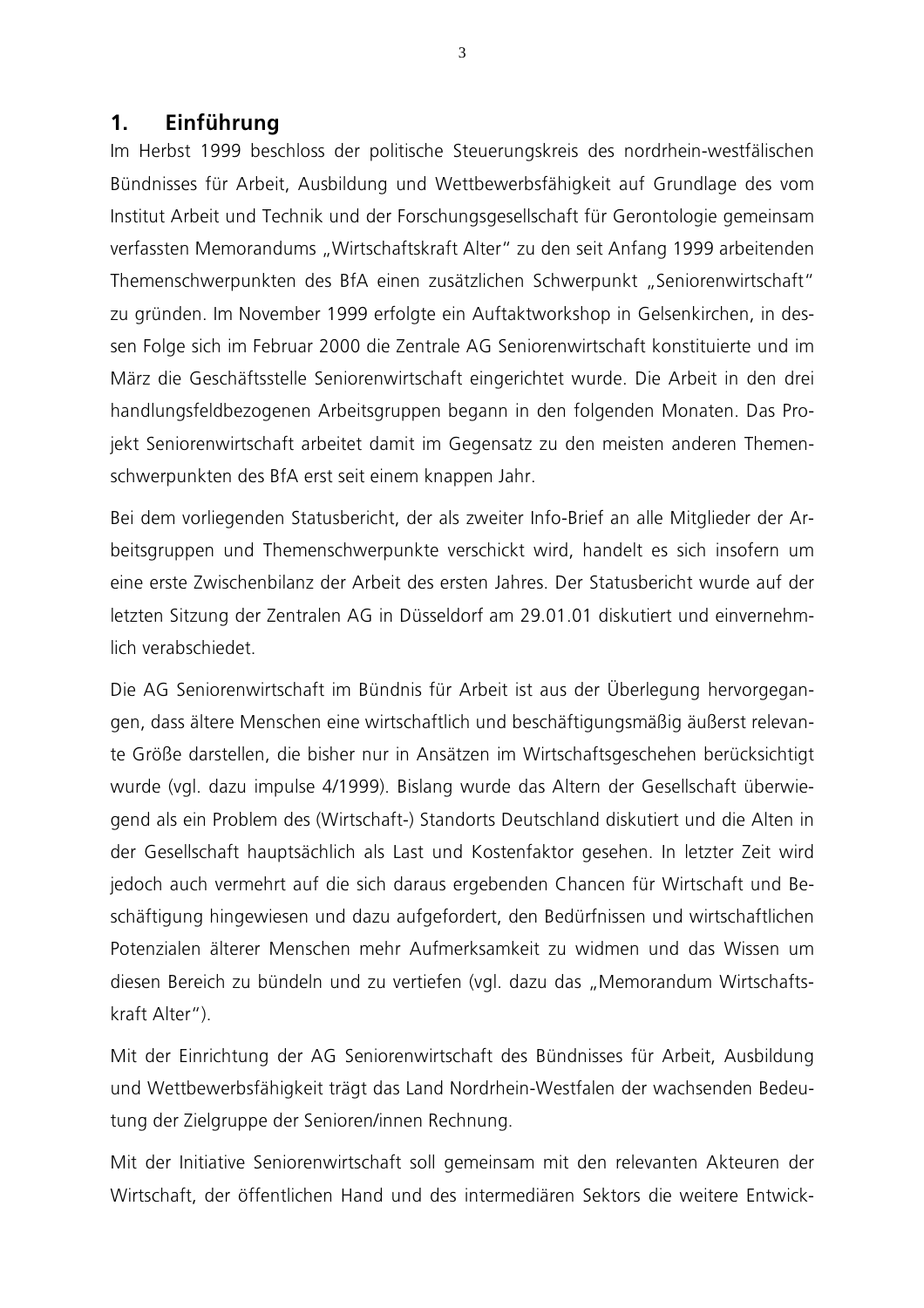lung des Wirtschaftsfeldes gestärkt, gestaltet und gefördert werden. Die vordringlichen Ziele richten sich auf die Schaffung und Sicherung von Beschäftigung, die Verbesserung der Lebenssituation und -qualität älterer Menschen, der Mobilisierung der Kaufkraft älterer Menschen und der Entwicklung NRW's zu einem exportfähigen Kompetenzstandort.

Im Mittelpunkt der Umsetzung dieser Ziele stehen die folgenden Maßnahmen:

- > Aufbau und Bündelung von Know-how
- > Erleichterung von Kooperation und Vernetzung
- > Initiierung pilothafter Praxisanwendungen
- $\triangleright$  Abbau rechtlicher Hemmnisse
- > Beseitigung von Informationsdefiziten
- ▶ Durchführung von Öffentlichkeits- und Aufklärungsarbeit

### $2.$ Braucht die Seniorenwirtschaft Anstöße, Moderation und Organisation oder ist sie ein Selbstläufer?

Das Thema Seniorenwirtschaft hat erheblich an Bedeutung gewonnen. Etliche Akteure sind sich durchaus darüber im Klaren, dass die Entwicklung von Produkten und Dienstleistungen für die größer werdende Gruppe der Senioren/innen bereits heute ein großes Marktpotenzial darstellt, welches zukünftig weiter ansteigen wird. Das spiegelt sich auch in der Entwicklung des Themas "Senioren-Marketing" in der Fachliteratur wieder. Nach Disch (2000: 32ff.) rollt seit Mitte der 90er Jahre die dritte Welle des Seniorenmarketings, die u.a. durch eine erhöhte Zunahme entsprechender Fachartikel gekennzeichnet ist. Die Nutzung der Chancen des Marktes der Älteren ist jedoch nur zögerlich angelaufen und bei weitem noch nicht ausgereizt. Die Wirtschaft hat zum einen die Marktpotenziale noch nicht im vollen Unfang erkannt, zum anderen ist die Entwicklung neuer Geschäftsfelder stets mit Risiken behaftet und hier muss den Unternehmen der wirtschaftliche Nutzen, der aus der Seniorenwirtschaft zu ziehen ist, noch deutlicher vermittelt werden. Insofern bedarf es durchaus einer Aktivierung der in vielen Köpfen latent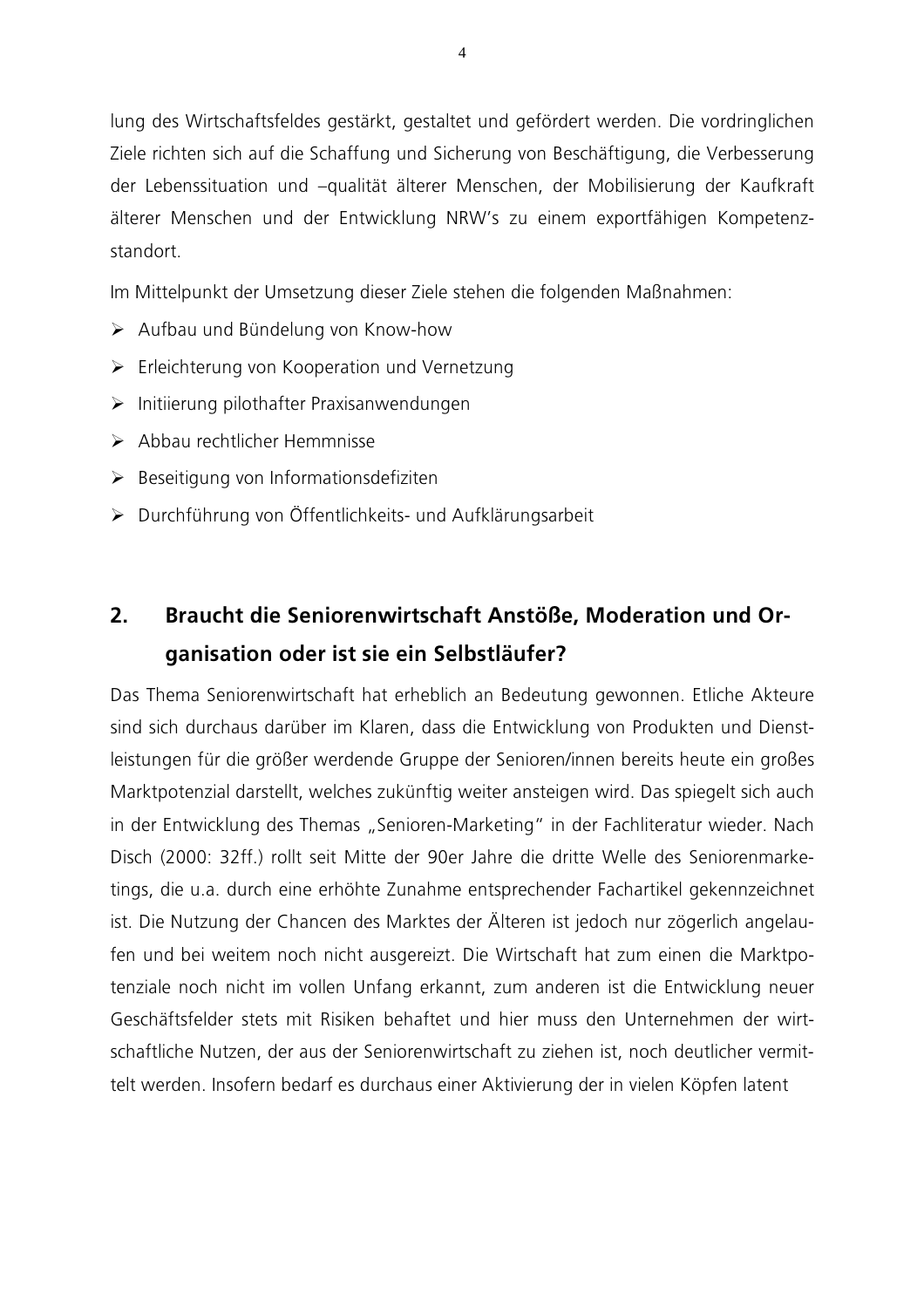vorhandenen Bereitschaft, die wachsende Gruppe der Senioren/innen in all ihrer Differenziertheit stärker zu beachten und entsprechende Angebote und Marktstrategien zu entwickeln. Auch andere Akteure wie intermediäre Organisationen und Einrichtungen der öffentlichen Hand müssen zur Umsetzung bzw. Inangriffnahme entsprechender Ideen ermutigt werden.

Verfolgt man die allgemeine Tagespresse und Zeitschriften und hier vor allem das Aufkommen an Werbung für Angebote in der Seniorenwirtschaft, so ist bundesweit ein Ansteigen der seniorenorientierten Aktivitäten vor allem auf dem privatwirtschaftlichen Sektor zu beobachten. Auch anhand der Anfragen, die bei der Geschäftsstelle eingehen, wozu zunehmend Anfragen aus anderen Bundesländern sowie z.T. aus dem europäischen Ausland gehören, ist ein steigendes Interesse an der Thematik erkennbar.

Die Idee der Seniorenwirtschaft wird sowohl von der Angebotsseite als auch von der Nachfrageseite, d.h. den Organisationen der Senioren/innen, als ein tragfähiges und nutzenstiftendes Konzept begrüßt.

Die Angemessenheit des Gedankens der Seniorenwirtschaft zeigt sich auch in der hohen Akzeptanz der Initiative in öffentlichen Einrichtungen, Verbänden, Vereinen und Unternehmen der freien Wirtschaft, was u.a. durch die hohen Teilnehmerzahlen der diversen Arbeitsgruppen und Themenkreise sowie durch die ausgeprägte Arbeitsintensität belegt wird

### Aufbau und Koordination von Netzwerken  $3.$

In den vergangenen Monaten hat sich besonders gezeigt, wie wichtig die Einrichtung von Foren für die unterschiedlichen im Bereich der Seniorenwirtschaft tätigen Akteure für das Gesamtprojekt ist. Der Aufbau und die Koordination eines entsprechenden Netzwerkes stellte daher eine vordringliche Aufgabe dar, um die Kooperation und den Wissenstransfer unter den teilnehmenden Unternehmen, Forschungseinrichtungen, Verwaltungen und Verbänden zu fördern. Viele der Akteure kannten sich untereinander nicht bzw. hatten noch keine persönlichen Kontakte hergestellt und dementsprechend parallel entwickelt, geforscht und produziert. Ein Austausch und die Bündelung der Tätigkeiten war zwingend notwendig, um überflüssige Parallelentwicklungen zu vermeiden, potenzielle Synergien offen zu legen und diese Effekte durch die Anbahnung von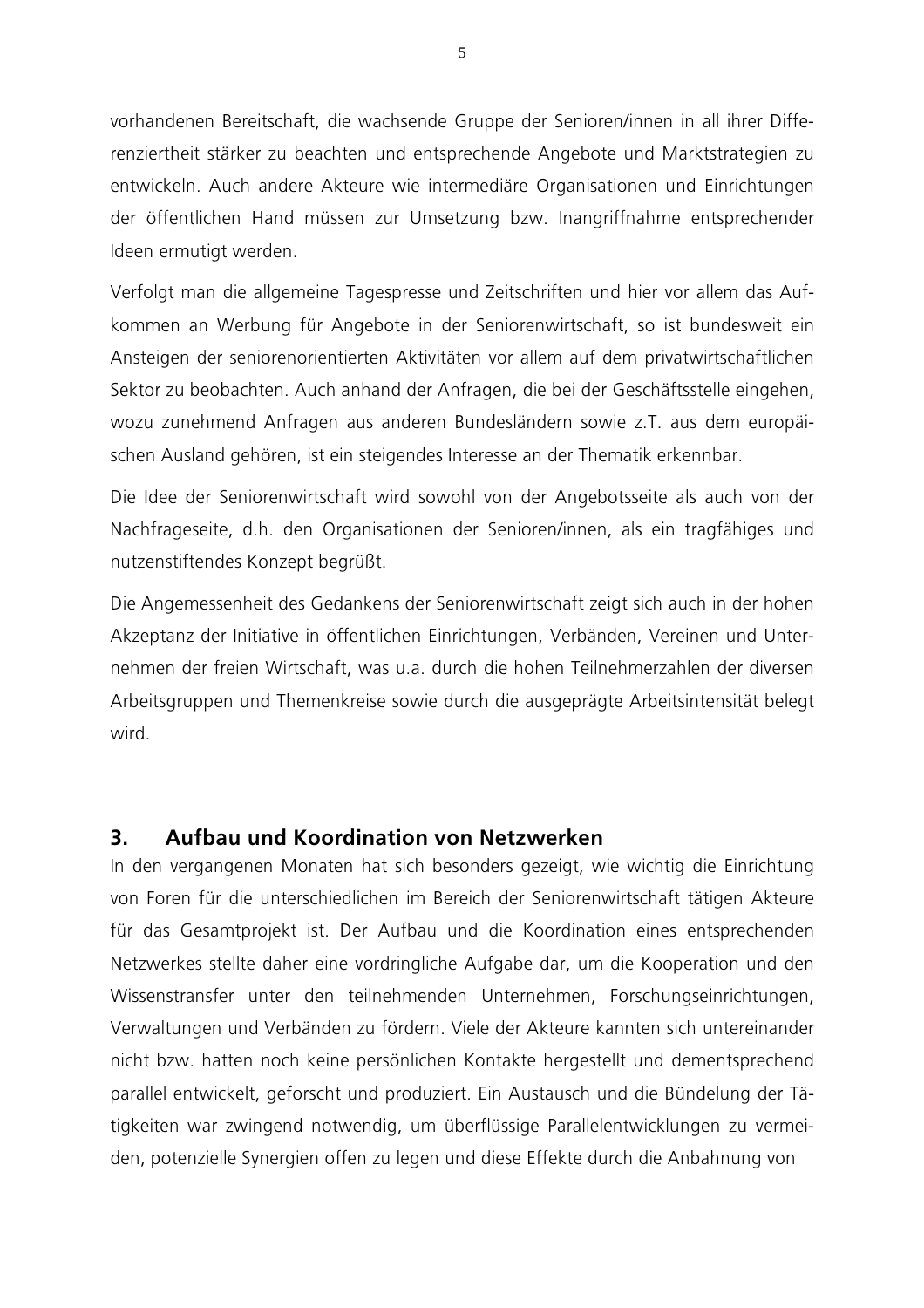Kooperationen zu nutzen. Viele der in NRW bislang verstreut existierenden und - mit Ausnahme von wenigen Insidern - nur wenigen bekannten Angebote konnten so sichtbar gemacht und vernetzt werden und ziehen bereits erkennbar weitere Aktivitäten nach sich

Das Kernelement der Kooperation und der Zusammenführung der unterschiedlichsten Akteure ist bereits in der Anfangszeit des Projekts erfolgreich umgesetzt worden und hat einen Prozess ausgelöst, der mittlerweile z.T. zu eigenständigen Entwicklungen führt. Dies kann an zwei Beispielen verdeutlicht werden:

### $1<sub>1</sub>$ NRW - Qualitätssiegel Betreutes Wohnen für Senioren/innen

Vor dem Hintergrund der unübersichtlichen und qualitativ stark varijerenden Angebotslage des Betreuten Wohnens bzw. des Wohnens mit Service wird schon seit langem von verschiedenen Seiten gefordert, Qualitätskriterien zu entwickeln und festzulegen, die Investoren, Betreibern und Nutzer/innen Orientierungshilfen bieten. Aus der Arbeit der UAG Wohnen, Handwerk und Dienstleistungswirtschaft ist ein Themenschwerpunkt Betreutes Wohnen hervorgegangen, der die Entwicklung und Implementierung eines entsprechenden Qualitätssiegels für NRW vorantreibt und durch ein breites Spektrum unterschiedlichster Akteure in einer bislang einzigartigen Kooperation gekennzeichnet ist (u.a. MASQT, MSWKS, Landesseniorenvertretung, Verbände der Wohnungswirtschaft, Verbraucherzentrale, Wohnberatungsstellen, FFG, GGT und IAT).

### $2<sub>1</sub>$ Zielgruppengerechte Tourismusentwicklung der Destinationen im Ruhrqebiet

Auf Grundlage des Ansatzes des Projekts Seniorenwirtschaft eine Attraktivitätssteigerung der touristischen Angebote in NRW für ältere Menschen zu schaffen, hat sich die Ruhrgebiets Tourismus GmbH dazu entschlossen, die seniorengerechte Zugänglichkeit der Destinationen im Ruhrgebiet mit den Schwerpunkten "Kultur & Technik" sowie "Bildung" zu überprüfen und die Ergebnisse in Form eines Leitfadens in das Vermarktungskonzept für Busreiseveranstalter einfließen zu lassen. In diesen Prozess soll der in Kürze von der Geschäftsstelle herausgegebene "Leitfaden zur Entwicklung und Überprüfung zielgruppengerechter Angebote" einfließen. Eine Zusammenarbeit mit weiteren Akteuren des Projekts Seniorenwirtschaft wird angestrebt.

Aufgrund der Vielzahl der Akteure, der Komplexität der Themenstellungen und der z.T. sensiblen Wettbewerbslage ist eine strukturierte, neutrale Moderationsleistung unerlässlich für den Gesamterfolg des Projektes. Dies umso mehr, da im Feld der Seniorenwirtschaft anscheinend "größere Schwierigkeiten im Rollen- und Selbstverständnis der Partner bestehen" (Nettelstroth & Hülsmann 2000; 466).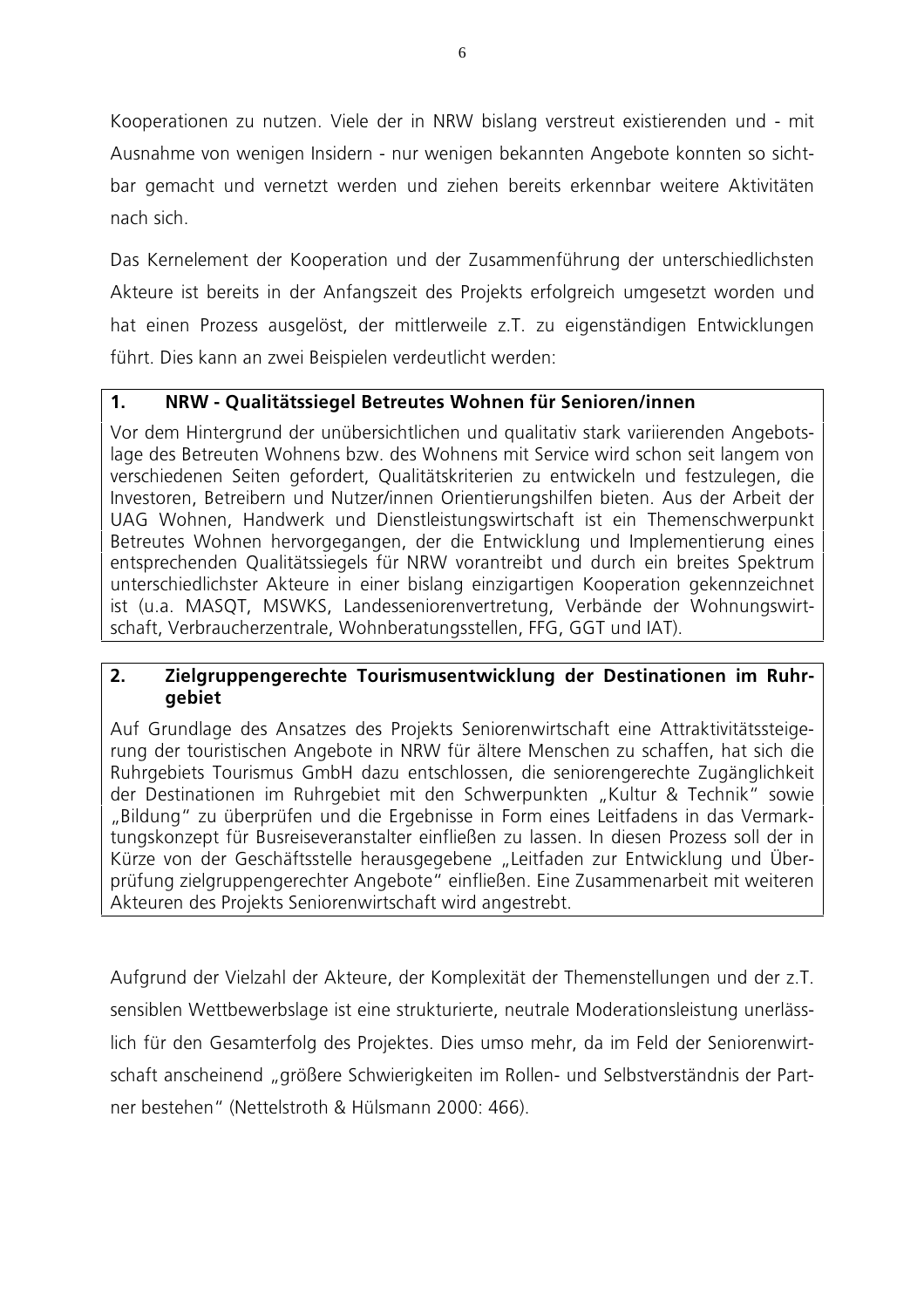Insgesamt ist der Findungsprozess der verschiedenen Arbeitsgruppen erfolgreich verlaufen und eine gemeinsame Basis geschaffen worden. Auf Grundlage neu entstandener Kooperationen sind zudem viele innovative Anstöße entwickelt worden, die im Rahmen der Arbeit weiter verfolgt werden.

Es bestehen drei große handlungsfeldbezogene Arbeitsgruppen zu den Themenschwerpunkten "Kommunikation und Neue Medien", "Wohnen- Handwerk- und Dienstleistungswirtschaft" sowie "Freizeit, Tourismus, Sport und Wellness", in denen jeweils ca. 25-30 Mitglieder regelmäßig zusammenkommen. Daneben haben sich kleinere Arbeitskreise zu den Bereichen Seniorentourismus, Intelligentes Wohnen, Betreutes Wohnen und Neue Medien entwickelt. Schon jetzt zeichnet sich ab, dass durch die Arbeit in diesen Foren neue Kooperationen entstehen und neue seniorenspezifische Angebote und Dienste entwickelt werden

Obwohl noch kein Jahr vergangen ist, seit die AG offiziell ihre Arbeit aufgenommen hat, lässt sich bereits jetzt bilanzieren, dass die strukturierte Förderung der Seniorenwirtschaft durch das Land NRW die richtige Idee zur richtige Zeit war. Das nordrheinwestfälische Bündnis für Arbeit hat sich damit im Vergleich zu anderen Bundesländern, in denen die Bedeutung des Themas noch nicht erkannt und dementsprechend nicht als inhaltlicher Themenschwerpunkt verankert wurde, als innovativ gezeigt. Im Forum "Mitgestalten des Marktgeschehens" des Deutschen Seniorentages in Nürnberg im Sommer 2000 wurde die Initiative von den bundesweit agierenden Senioren Organisationen sehr begrüßt und die Einschätzung vertreten, dass NRW mit der Installation dieses Themas bundesweit richtungsweisend ist.

Wenn es der Seniorenwirtschaft gelingt, neue Angebote zu schaffen, die gleichermaßen anspruchsvoll, kundenorientiert und erschwinglich sind, sind erhebliche Impulse für Umsätze, Existenzgründungen und Beschäftigung in diesem Bereich zu erwarten.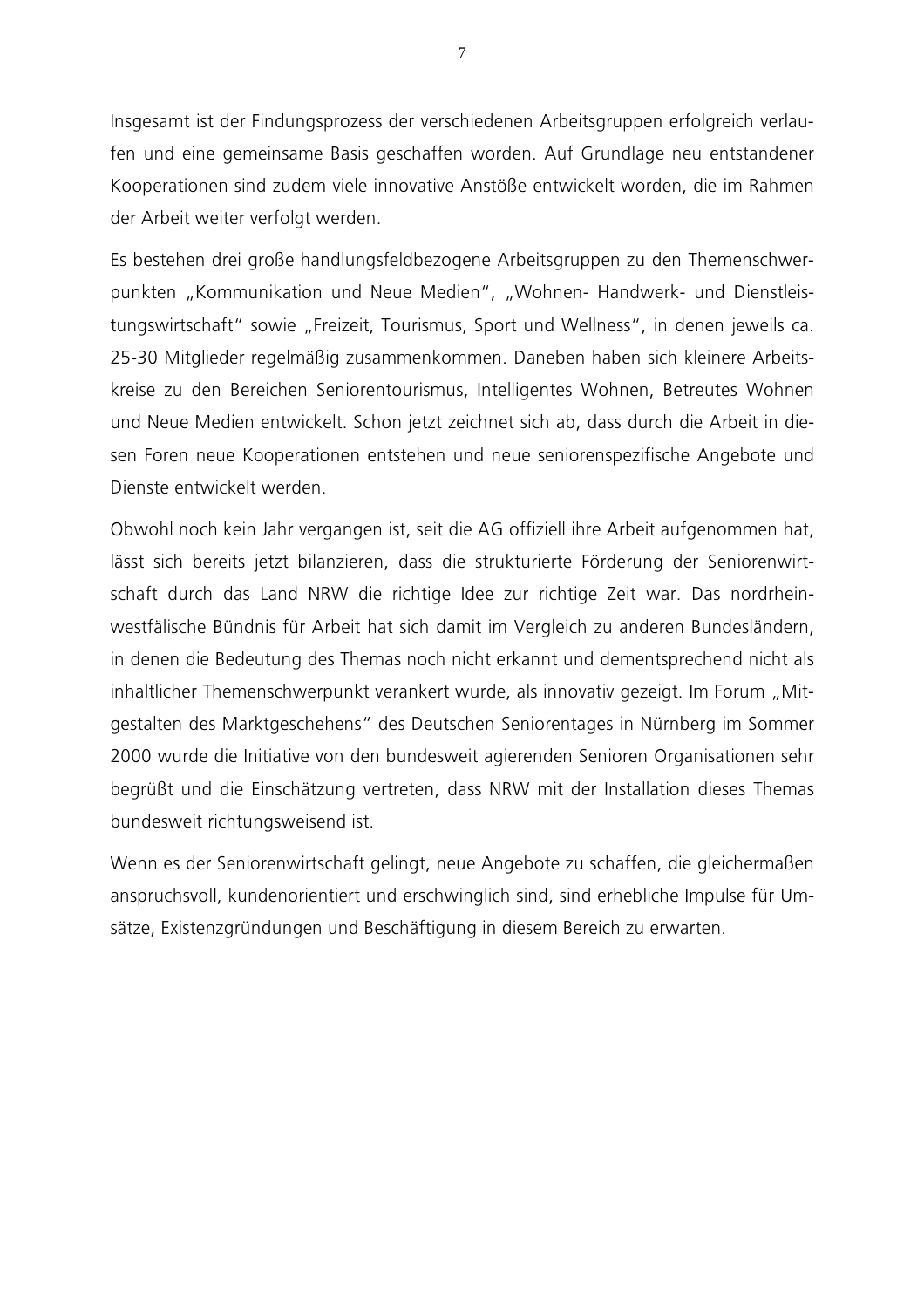#### $\overline{\mathbf{A}}$ Arbeitsmarkteffekte

An dieser Stelle soll als Zwischenbilanz eine Einschätzung der durch die Initiative Seniorenwirtschaft ausgelösten Arbeitsmarkteffekte erfolgen. Das geht natürlich mit erheblichen Schwierigkeiten der direkten Messbarkeit einher. Zwar lässt sich die Zahl der direkt in einem Projekt der Initiative beschäftigten Menschen leicht errechnen; schwieriger wird es jedoch, wenn es darum geht

- > welche Beschäftigung durch die Nachfrage der Projekte nach Vorleistungen ausgelöst wird (indirekte Arbeitsmarkteffekte),
- ▶ welche aktivierenden Innovations- und Beschäftigungswirkungen bei Dritten erreicht werden, ohne dass diese in der Initiative mitarbeiten (Multiplikatoreneffekte) und
- ► welche Nachfragesteigerungen und Beschäftigungswirkungen sich durch die Aktivierung der Zielgruppe der älteren Menschen ergeben.

Über die direkten Effekte können wir bereits konkrete Aussagen treffen. Über die indirekten Effekte und die Multiplikatoreneffekte lassen sich Schätzungen vornehmen, für Urteile über die Aktivierung der Nachfrage ist es jedoch noch zu früh.

Der Benennung der direkten Arbeitsmarkteffekte der Initiative liegen die bereits angelaufenen Projekte zugrunde, die entweder direkt von ihr auf den Weg gebracht oder von ihr ausgelöst und befruchtet worden sind.

Für 2001 lassen sich auf dieser Grundlage als direkte Arbeitsmarkteffekte ca. 100 ganze Stellen berechnen. Die indirekt durch die Initiative in NRW ausgelösten Arbeitsmarkteffekte betragen – vorsichtig geschätzt – ca. 25% der direkten Effekte; wären sie niedriger, könnten die jeweiligen Projekte ihre Arbeit nicht erledigen. Im Hinblick auf Multiplikatoreneffekte ist nach den Eindrücken der Mitarbeiter/innen der Geschäftsstelle in etwa von der gleichen Größenordnung auszugehen. Damit belaufen sich alle durch die Initiative Seniorenwirtschaft direkt, indirekt und über Multiplikatoren ausgelösten Effekte auf ca. 150 Arbeitsplätze.

Grundsätzlich ist zu beachten, dass sowohl das Gesamtprojekt Seniorenwirtschaft als auch die meisten jeweiligen Einzelprojekte sich hinsichtlich der zu erwartenden Arbeitsmarkteffekte erst am Anfang befinden und in den nächsten Jahren mit einer verstärkten Zunahme zu rechnen ist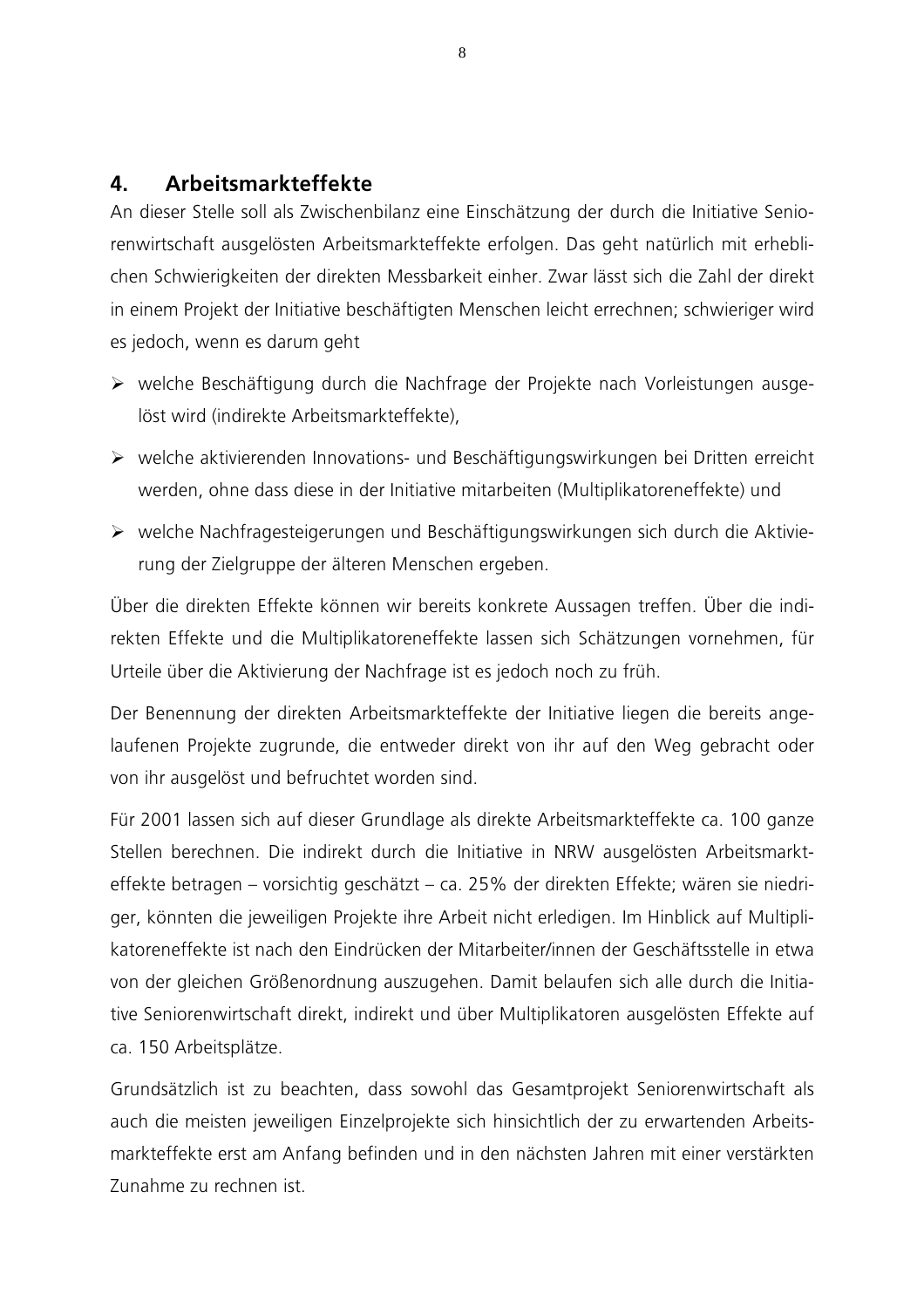#### $5<sub>1</sub>$ Das Nachfragepotential der Senioren/innen

Die Gruppe der Senioren/innen (60+) stellt bereits zur Zeit die größte Nachfragegruppe und zudem die einzige dar, die in den nächsten Jahren weiter an Bedeutung und Anzahl zunehmen wird. Hintergrund dieser Einschätzung, die in vielen marketing- und wirtschaftswissenschaftlichen Publikationen vertreten wird (z.B. Brünner, 1997 Krieb & Reidl 1999, Barkholdt, Frerichs, Hilbert, Naegele & Scharfenorth 1999, Meyer Hentschel Management Consulting 2000), sind in erster Linie die demographischen Entwicklungen sowie die Veränderungen, denen das Alter und Altern unterliegt. Diese strukturellen Veränderungen des Alters werden in der Gerontologie unter den Begriffen Singularisierung, Ausdehnung der Altersphase, Feminisierung, Verjüngung und Hochaltrigkeit analysiert und diskutiert. Im Rahmen der Verjüngung und der Ausdifferenzierung des Alters entstehen neue Gruppen, die über vielfältige Lebensstile, Konsummuster und -anforderungen verfügen.

Die ökonomische Situation des Großteils der Senioren/innen hat sich in den letzten Jahrzehnten deutlich verbessert und zumindest in den alten Bundesländern kommt Reichtum im Alter vermutlich häufiger als Armut im Alter vor. (Bäcker, Bispinck, Hofemann & Naegele 2000). Die Kaufkraft Älterer ist trotz bestehender großer Einkommensunterschiede grundsätzlich durch eine freie Spitze gekennzeichnet, die für zusätzliche Ausgaben genutzt werden kann. So waren in 1995 ca. 54% aller Haushalte in NRW in der Altersklasse zwischen 55 und 65 Jahren in Besitz von Haus- und Grund und immerhin 43% aller Ehepaare dieser Altersklasse verfügten über ein hohes Kaufkraftpotenzial, d.h. über ein Nettomonatseinkommen von über 4000,- DM. (Barkholdt 2000)

Die Bereitschaft, das vorhandene Geld auszugeben, ist stark gewachsen und wird vermutlich weiter wachsen, wenn Produkte und Dienstleistungen den Bedürfnissen, Wünschen und Vorstellungen dieser Bevölkerungsgruppe besser angepasst werden. Die häufig vertretene Annahme der hohen Produktbindung Älterer steht dem keineswegs entgegen, denn die Aufgeschlossenheit der gegenwärtigen Älteren gegenüber neuen Produkten hat sich in den letzten sieben Jahren extrem erhöht (GfK 1999).

Entsprechend der zunehmenden Differenzierung des Alters erstreckt sich die (zukünftige) Nachfrage nach Produkten und Dienstleistungen auf unterschiedliche Bereiche und Segmente.

9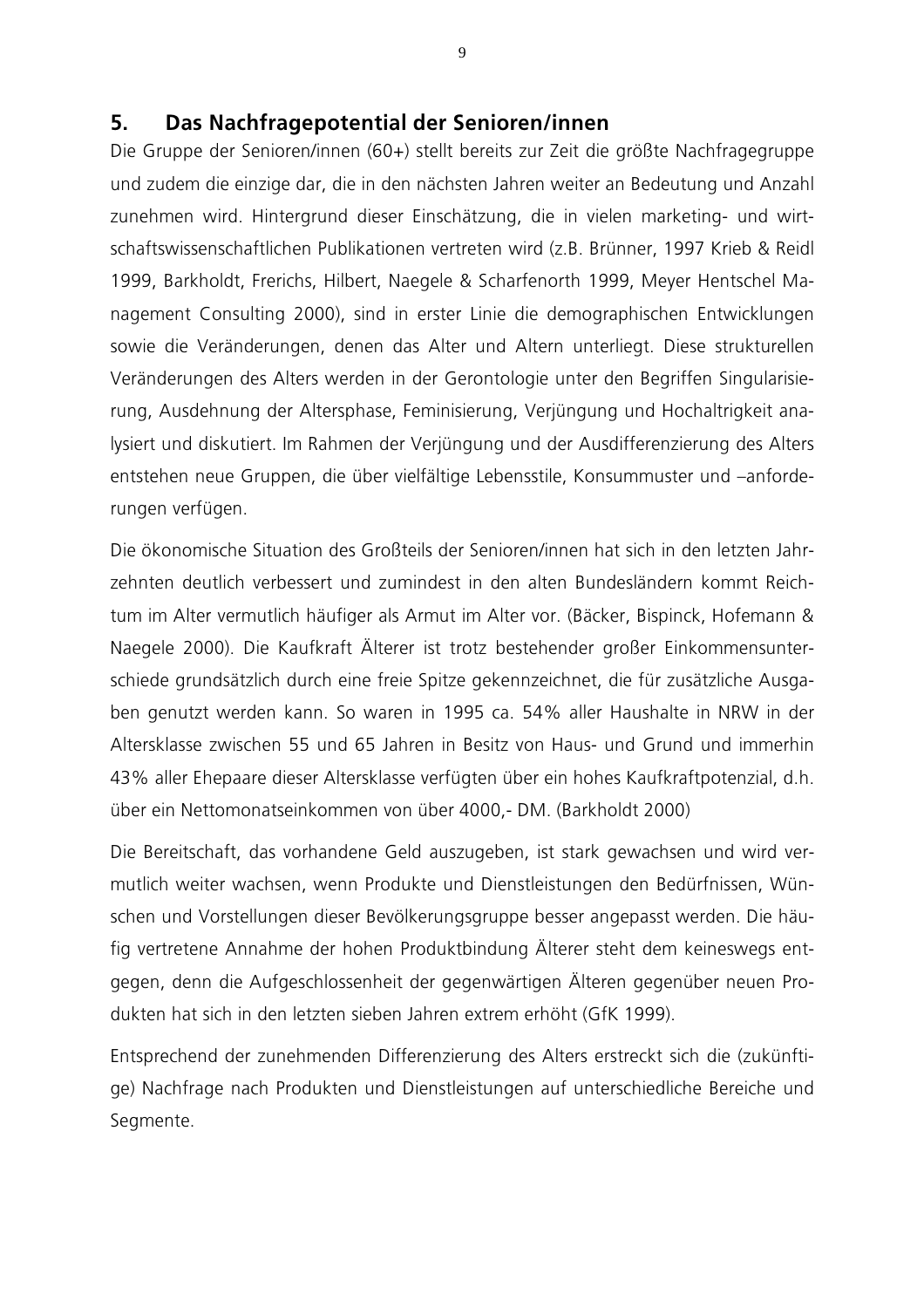Grundsätzlich wird durch die mit der Hochaltrigkeit verbundenen Folgen des Alters (Verschlechterung des allgemeinen Gesundheitszustandes, verstärktes Auftreten von Multimorbidität und eine höhere Anfälligkeit für Unfälle) von einer insgesamt steigenden Nachfrage nach Gesundheits- und Pflegedienstleistungen sowie nach allgemeinen Unterstützungsleistungen zum Erhalt der selbständigen Lebensführung auszugehen sein. Insofern werden vermutlich im Gesundheitssektor die größten Nachfragesteigerungen und Beschäftigungszuwächse zu erwarten sein. (Barkholdt, Frerichs, Hilbert, Naegele, Scharfenorth 1999).

Daneben werden in der Literatur die mit den Handlungsfeldern der Initiative Seniorenwirtschaft abgedeckten Bereiche Freizeit, Wohnen und Neue Medien als solche Bereiche identifiziert, in denen zum einen ein hoher Nachholbedarf an der Entwicklung seniorengerechter Dienste und Produkte besteht und zum anderen von einer zukünftig hohen Nachfrage ausgegangen wird, weil sie auf die wachsende Aufmerksamkeit der Älteren stoßen.

#### $5.1$ Wohnen, Handwerk- und Dienstleistungswirtschaft

Der möglichst lange Verbleib in der eigenen Wohnung und im vertrauten Wohnumfeld ist der größte Wunsch der meisten Senioren/innen. Indem dieses durch Wohnraumanpassungen oder entsprechende altersgerechte Wohnangebote (z.B. Betreutes Wohnen bzw. Wohnen mit Service oder alternative Wohnformen) stärker ermöglicht wird, wächst gleichzeitig der Bedarf an die Selbständigkeit im Alter unterstützenden Diensten, wie hauswirtschaftliche und ambulante pflegerische Dienste. Die Befragten der GfK-Studie wünschten sich im Alter vor allem den Anschluss an eine Notrufzentrale, Putzund Haushaltshilfen sowie Mahlzeitendienste. Aber auch Serviceleistungen zur Verbesserung der eigenen Mobilität, Einkaufs- oder Reparaturdienste gewinnen zunehmend an Bedeutung.

Zudem ist von einem steigenden Grad der Technisierung auszugehen. Z.Zt. ist die Anwendung intelligenter Haustechnik im privaten Wohnbereich zwar noch die Ausnahme, mit wachsendem Bekanntheitsgrad der Einsatzmöglichkeiten, der Vereinfachung der Anwendung und der Installation bei sinkenden Produktpreisen erschließt sich hier jedoch ein großer Zukunftsmarkt.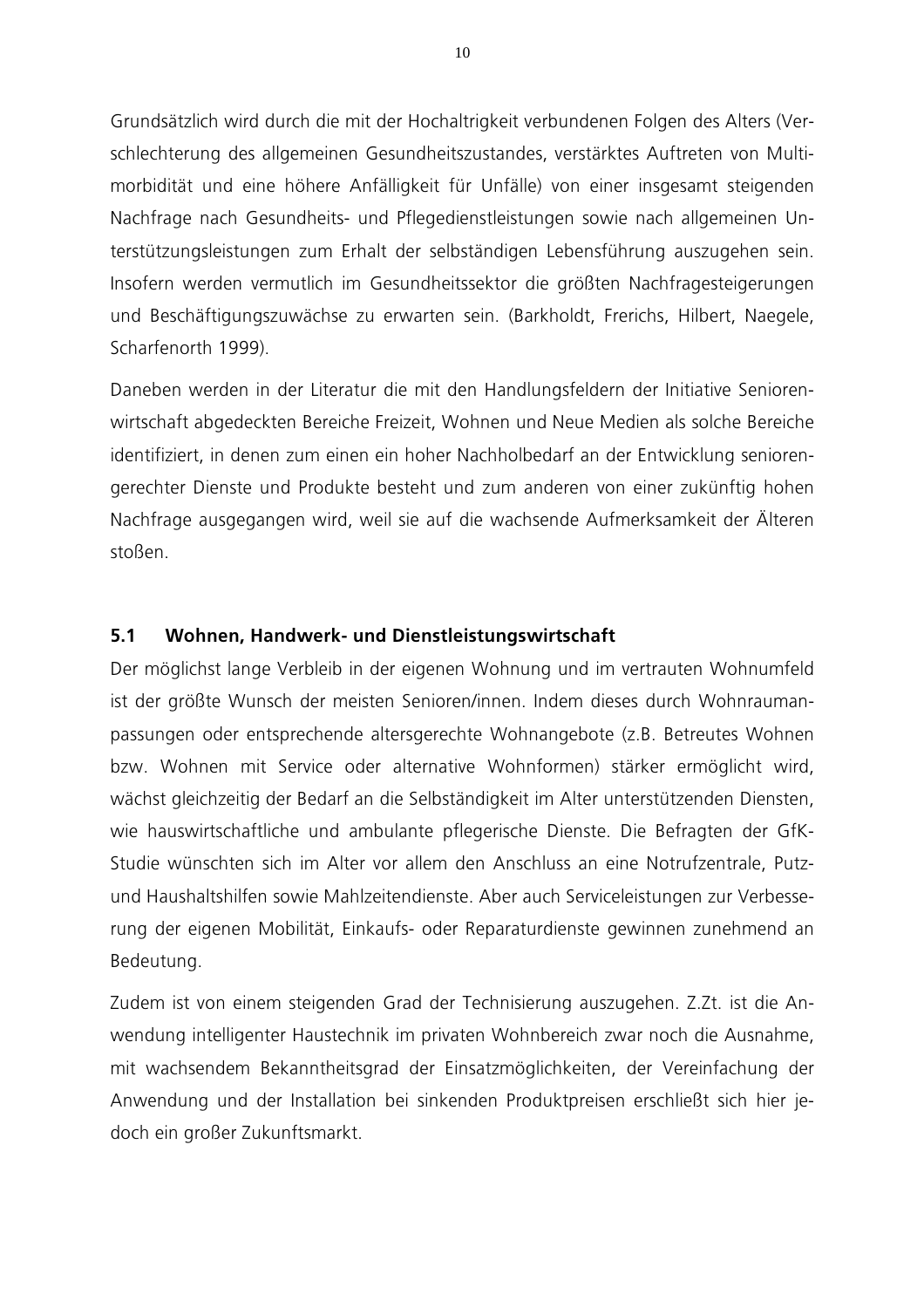Für NRW ergeben sich in der beschäftigungsintensiven Baubranche besondere Chancen im Bereich des Betreuten Wohnens bzw. des Service Wohnens. Das Institut empirica etwa konstatiert für NRW im Vergleich zu anderen Bundesländern einen deutlichen Nachholbedarf, vor allem im mittleren Preissegment. (LBS 1999)

#### 5.2 **Telekommunikation und Neue Medien**

Das Gebiet Telekommunikation und Neue Medien boomt nicht nur bei den Jüngeren. sondern auch bei den Älteren. Die Älteren stellen die am stärksten wachsende Gruppe der Internetnutzer/innen dar, auf dem Markt für PC's hat sich der Anteil der über 50jährigen Käufer/innen in den letzten sieben Jahren mehr als verdoppelt. (GfK 1999) Projekte wie Senioren Online und Schulungen zur Medienkompetenz stoßen auf eine extrem große Nachfrage, die bei weitem noch nicht befriedigt ist. Daneben bleibt Telefonie im weitesten Sinne ein wichtiges Themenfeld für Senioren/innen, denn für die Gruppe der über 70-Jährigen sind z.B. Telefonketten nach wie vor von hoher Bedeutung. Auch im Handy-Bereich werden die Bedürfnisse der Älteren noch zu wenig berücksichtigt, wodurch Marktpotenziale brach liegen.

Wachsende Bedeutung erfahren zudem bildbasierte TK Medien, die der Unterstützung hilfs- und pflegebedürftiger Älterer sowie ihrer Angehörigen dienen (Stichwort Virtuelles Altenheim) sowie Orientierungshilfen auf Basis der GPS-Technologie.

#### $5.3$ Freizeit, Tourismus, Sport und Wellness

Grundsätzlich nehmen Freizeitbeschäftigungen im Alter eine höhere Bedeutung ein, da das Ausmaß an frei einteilbarer Zeit wächst. Aktivitäten außer Haus sinken zwar mit steigendem Alter, werden aber von über 70% der in der GfK-Studie befragten Personen in der Altersklasse 50+ als besonders wichtig bzw. wichtig eingeschätzt. Zu den beliebtesten außerhäusigen Aktivitäten zählen Sport und Bewegung, Reisen, Kultur, Einkaufsbummel und Essen gehen. Die Bedeutung von Fitness und Gesundheit bis ins hohe Alter wird von 90% der befragten Älteren als besonders wichtig und wichtig angesehen, womit die Entwicklung und Bereitstellung adäquater Angebote von entsprechender Bedeutung ist. (GfK 1999)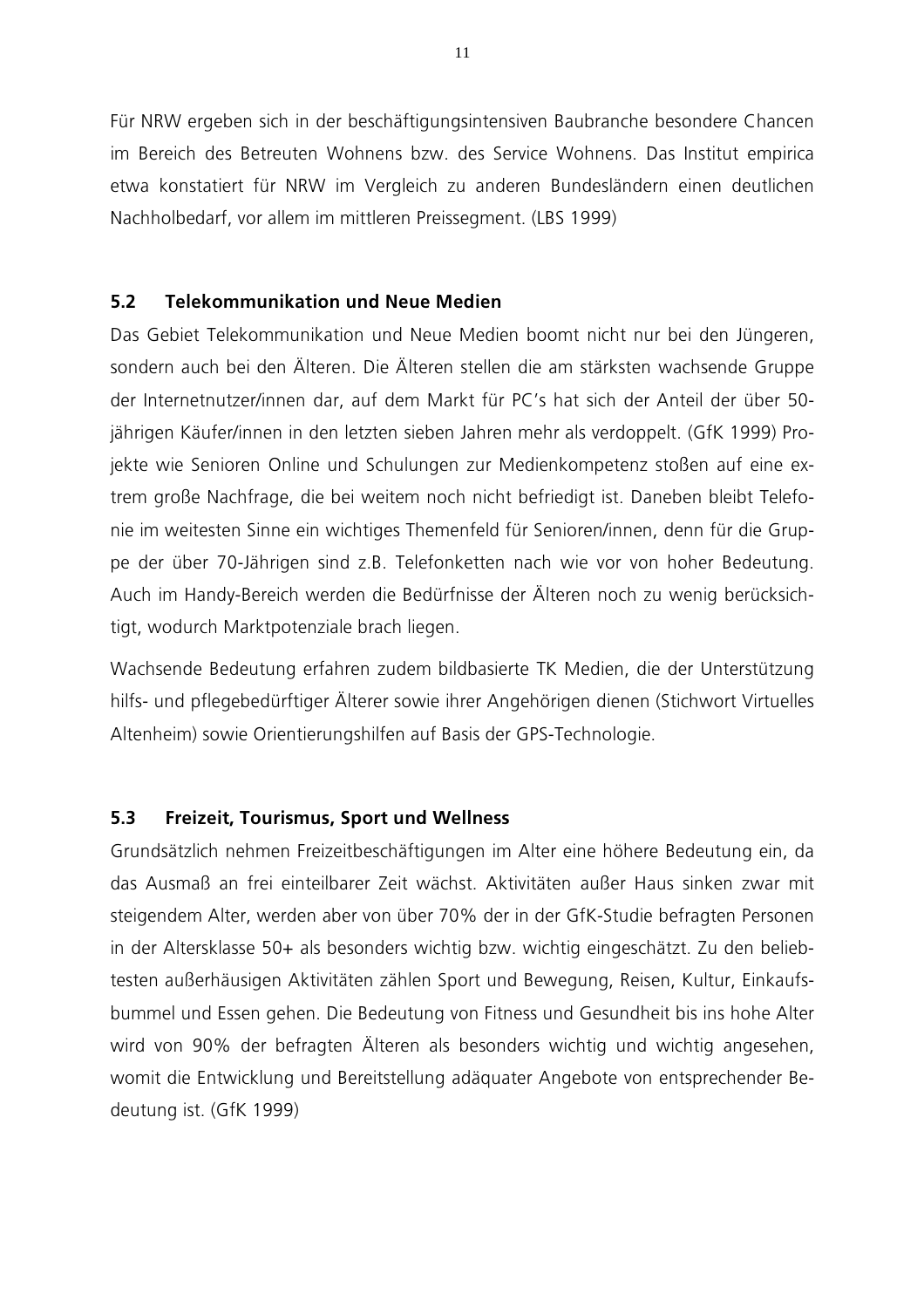Der Tourismusbereich stellt einen wachsenden Wirtschaftssektor dar, der ohnehin durch hohe Anteile Älterer gekennzeichnet ist. (Born 1999) Bislang wurden die Potenziale für die Seniorenwirtschaft jedoch ausschließlich unter dem Blickwinkel des Outgoing-Tourismus betrachtet. Für große Teile der Senioren/innen sind Reiseziele im deutschsprachigen Raum jedoch nach wie vor von großer Bedeutung. NRW hat in dieser Hinsicht einiges zu bieten, vorausgesetzt, es vermarktet und vernetzt bestehende Angebote entsprechend und optimiert für Senioren/innen attraktive Destinationen. Durch die Verknüpfung mit dem Wellness- und Gesundheitsbereich ergeben sich zudem auch große Chancen, ausländische Senioren/innen (z.B. aus Japan) für einen Aufenthalt in NRW zu gewinnen.

### 6. Die Einbindung in das BfA und Handlungsanforderungen

Die AG Seniorenwirtschaft wurde im Rahmen des Bündnisses für Arbeit NRW eingerichtet. Zur Umsetzung ihrer angestrebten Ziele wurde eine institutionelle Struktur mit drei Säulen eingesetzt:

- 1) Zentrale Arbeitsgruppe
- 2) Handlungsfeldbezogene Arbeitsgruppen
- 3) Geschäftsstelle Seniorenwirtschaft

Die zentrale Arbeitsgruppe Seniorenwirtschaft im Bündnis für Arbeit setzt sich aus Vertreter/innen von Gewerkschaften, Arbeitgebern, der Arbeitsverwaltung, der Industrieund Handelskammer, der Handwerkskammer, Ressortvertretern zuständiger Landesministerien, der Landesarbeitsgemeinschaft der Wohlfahrtsverbände, der FFG und dem IAT zusammen. Die Federführung wird gemeinsam vom MFJFG und MASSKS wahrgenommen. Sie berät über die Art und Ausrichtung der einzuschlagenden Aktivitäten und unterstützt die Landesregierung sowie andere einschlägig tätige Organisationen bei der Planung und Umsetzung von Maßnahmen, Programmen und Projekten. Sie beschließt im Konsensverfahren ihres Erachtens notwendige Einlassungen, die sich aus der Arbeit der handlungsfeldbezogenen Arbeitsgruppen ergeben, um diese an die entsprechenden Regierungsgremien heranzutragen und gestaltend auf die Rahmenbedingungen einzuwirken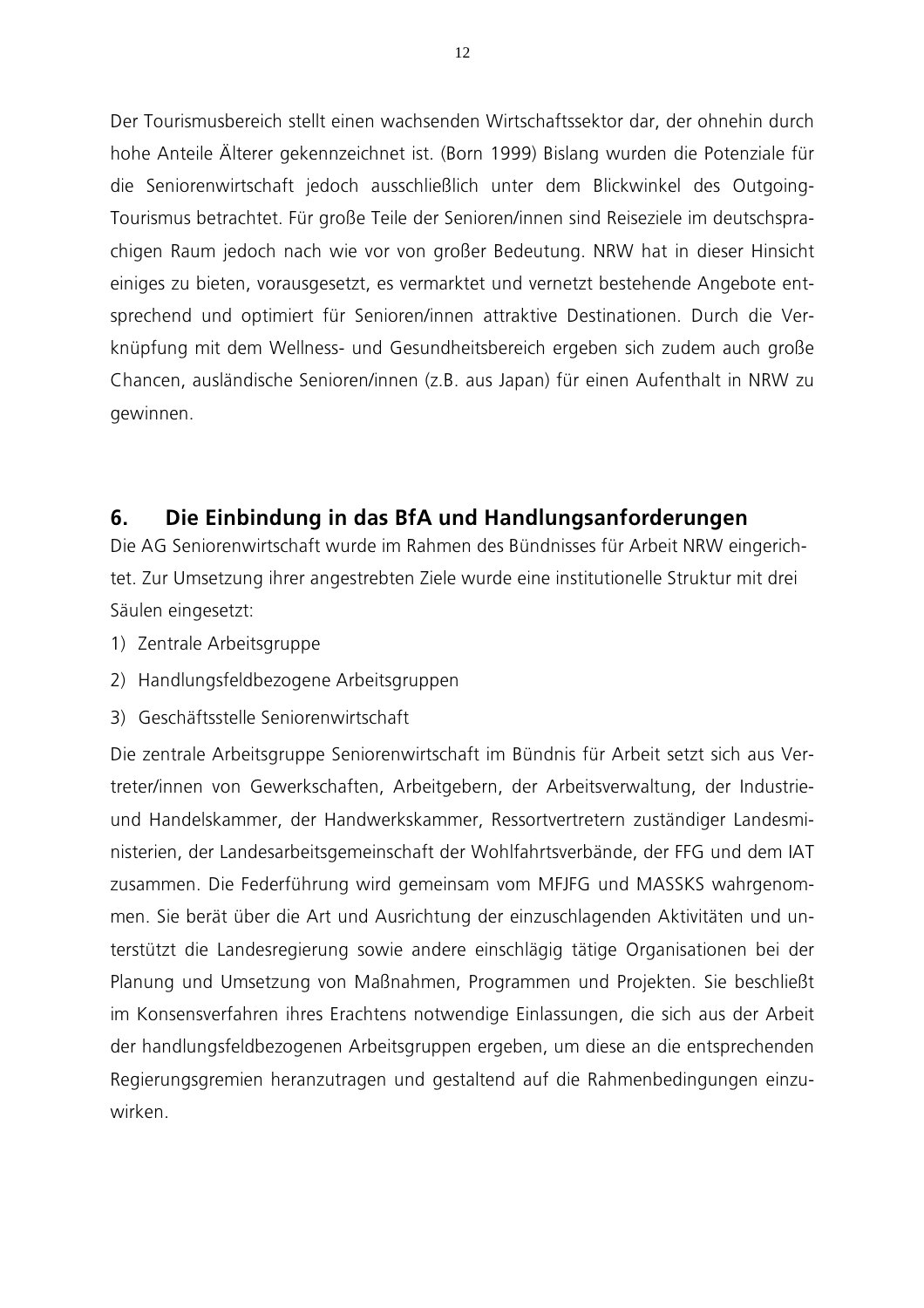Die Unterstützung und Einbindung der Sozialpartner ist somit für die Förderung der Seniorenwirtschaft sehr wichtig. Das gilt vor allem für jene Bereiche, in denen gesetzlicher Regulierungsbedarf besteht. Der Spagat zwischen dem gesetzlichen System der sozialen Sicherung und den ergänzenden privat/frei zu finanzierenden Angeboten muss ausgewogen und der partnerschaftliche Konsens sichergestellt sein.

Durch dieses Vorgehen kann dem Wildwuchs auf dem Seniorenmarkt von vornherein - zum Schutz der Senioren/innen ebenso wie zur Unterstützung seriöser Anbieter - vorgebeugt werden. Durch die Einbindung der Sozialpartner kann ebenfalls die Berücksichtigung der sozialpolitischen und arbeitsrechtlichen Dimensionen von vornherein sichergestellt und späteren Konflikten in der Ausrichtung der Arbeit in der Seniorenwirtschaft vorgebeugt werden. Hierzu gehört die Begrenzung sozialer Ungleichheit und Ungerechtigkeit im Alter ebenso wie die Ausgestaltung der in der Seniorenwirtschaft zu schaffenden Beschäftigungsverhältnisse z.B. bzgl. der Fragen um Entgelttarife und der Problematik des Technikeinsatzes im Feld der personenbezogenen Dienstleistungen.

#### $6.1$ **Rechtliche Hemmnisse**

In einigen konkreten Punkten wurde im Verlauf des Projekts die Beseitigung rechtlicher Hemmnisse bzw. die Schaffung von verbindlichen Grundlagen eingefordert. Hier gilt das Bestreben vor allem der Schaffung von Rechtssicherheit bei der Investition in seniorengerechte Anlagen und Produkte. Aber auch die Vereinfachung des Vertriebs (womit der Zugang zu bestimmten Produkten erleichtert, diese preisgünstiger gestaltet und damit die Nutzergruppe vergrößert wird) sind Punkte, die durch eine Anpassung der entsprechenden Vorschriften zum Vorteil der betroffenen Senioren/innen und Unternehmen gestaltet werden könnten.

Im Vordergrund stand zunächst die Novelle des Heimgesetzes und die Verabschiedung einer entsprechenden Entschließung des Bündnis für Arbeit NRW zur Weiterleitung an die entsprechenden Stellen, um die Aufnahme von Anlagen des Betreuten Wohnens in den Geltungsbereich des novellierten Heimgesetzes zu verhindern.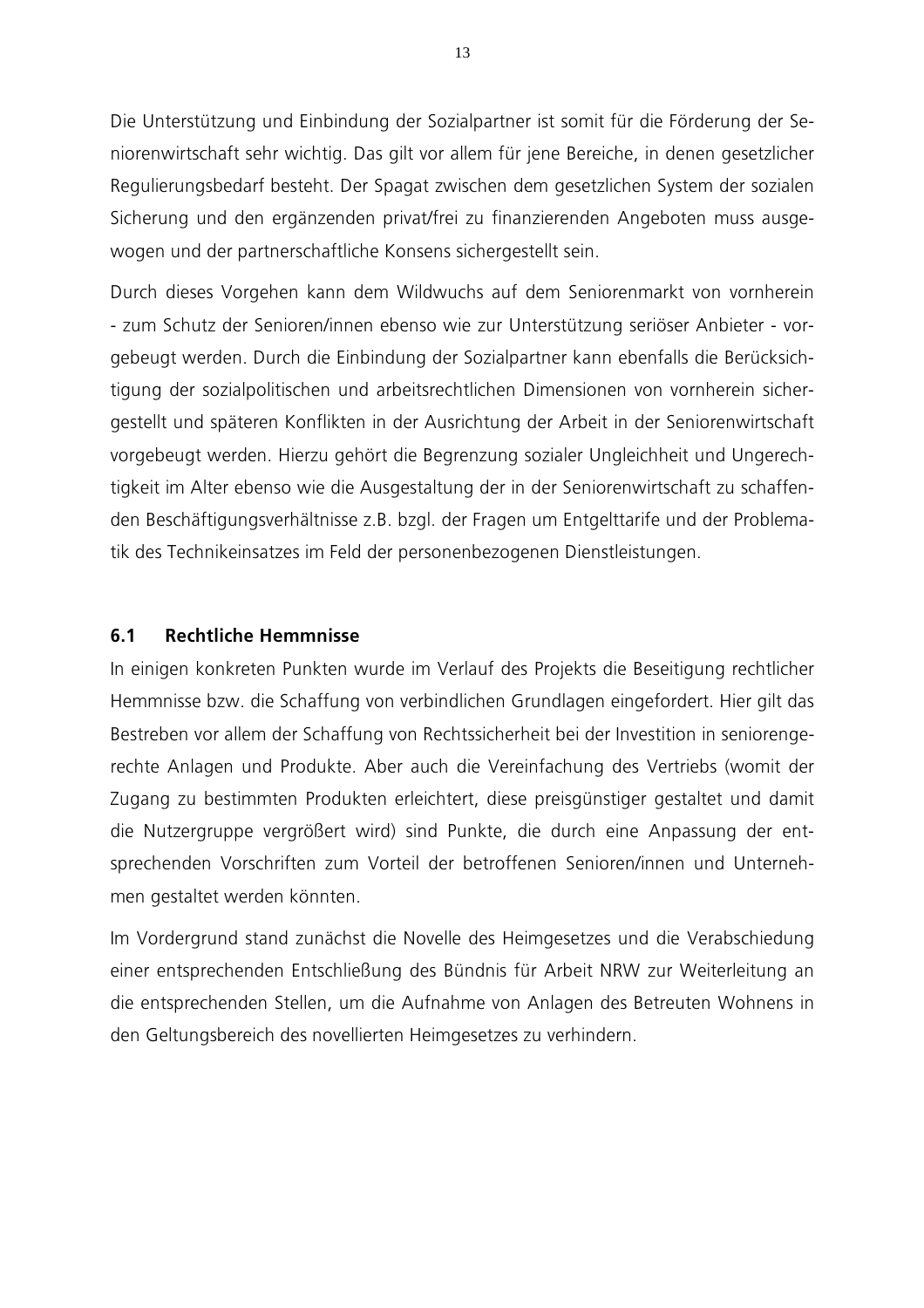Daneben wurde konkreter Gestaltungsbedarf in den Bereichen des Baurechts, des Betreuten Wohnen und des Heil- und Hilfsmittelgesetzes identifiziert

- > In der Diskussion um die Schaffung von Wohnraum im mittleren Preissegment für Senioren/innen in Anlagen des Betreuten Wohnens werden Erleichterungen der baurechtlichen Vorschriften z.B. bei der Zahl der notwendigen Stellplätze angeregt, um Baukosten zu sparen, von denen die Endkunden/innen durch preisgünstigere Angebote profitieren können
- > Für den Bereich des Betreuten Wohnens insgesamt wurde die Schaffung von verbindlichen Standards eingefordert, um sowohl den Investoren Grundlagen für die notwendige Ausstattung, das Maß der Unterstützungsleistungen u.ä. zu bieten, als auch den Nutzer/innen durch die Verbesserung der Markttransparenz erhöhte Sicherheit und Vergleichsmöglichkeiten bei der Auswahl einer Wohnanlage zu ermöglichen.
- > Durch die engen Grenzen des Heil- und Hilfsmittelgesetzes entsteht der Effekt, dass auch einfache und bei entsprechendem Absatz preisgünstig zu produzierende Hilfsmittel nur über Sanitätshäuser vertrieben werden dürfen, was zu einer künstlichen und nicht marktgerechten Verteuerung vieler Produkte führt. Grund sind die Rahmenverträge mit den Kostenträgern. Eine Auflösung dieser Bindung der Kostenträger an eine bestimmte Branche und die Öffnung für andere würde insbesondere für Handwerksbetriebe z.B. aus dem Sanitärbereich Vorteile bringen und könnte mittelfristig für eine Reihe von Produkten zu Preissenkungen und damit auch zu Einsparungen für die Kostenträger führen.

Durch eine im Sinne der Initiative Seniorenwirtschaft angepasste Gestaltung der angesprochenen Vorschriften könnte ohne direkte Mehrkosten der Sektor Seniorenwirtschaft in erheblichen Umfang gefördert werden.

#### $6.2$ Qualifizierungsbedarfe

Fragen der Qualifizierung wurden bei den Überlegungen im Vorfeld des Projektes Seniorenwirtschaft nicht in den Vordergrund gestellt. Die Schwerpunkte wurden zunächst auf die Identifizierung von Gestaltungsoptionen und innovativen Entwicklungschancen im Bereich der Seniorenwirtschaft gelegt. Im Verlauf dieses Prozesses zeigte sich jedoch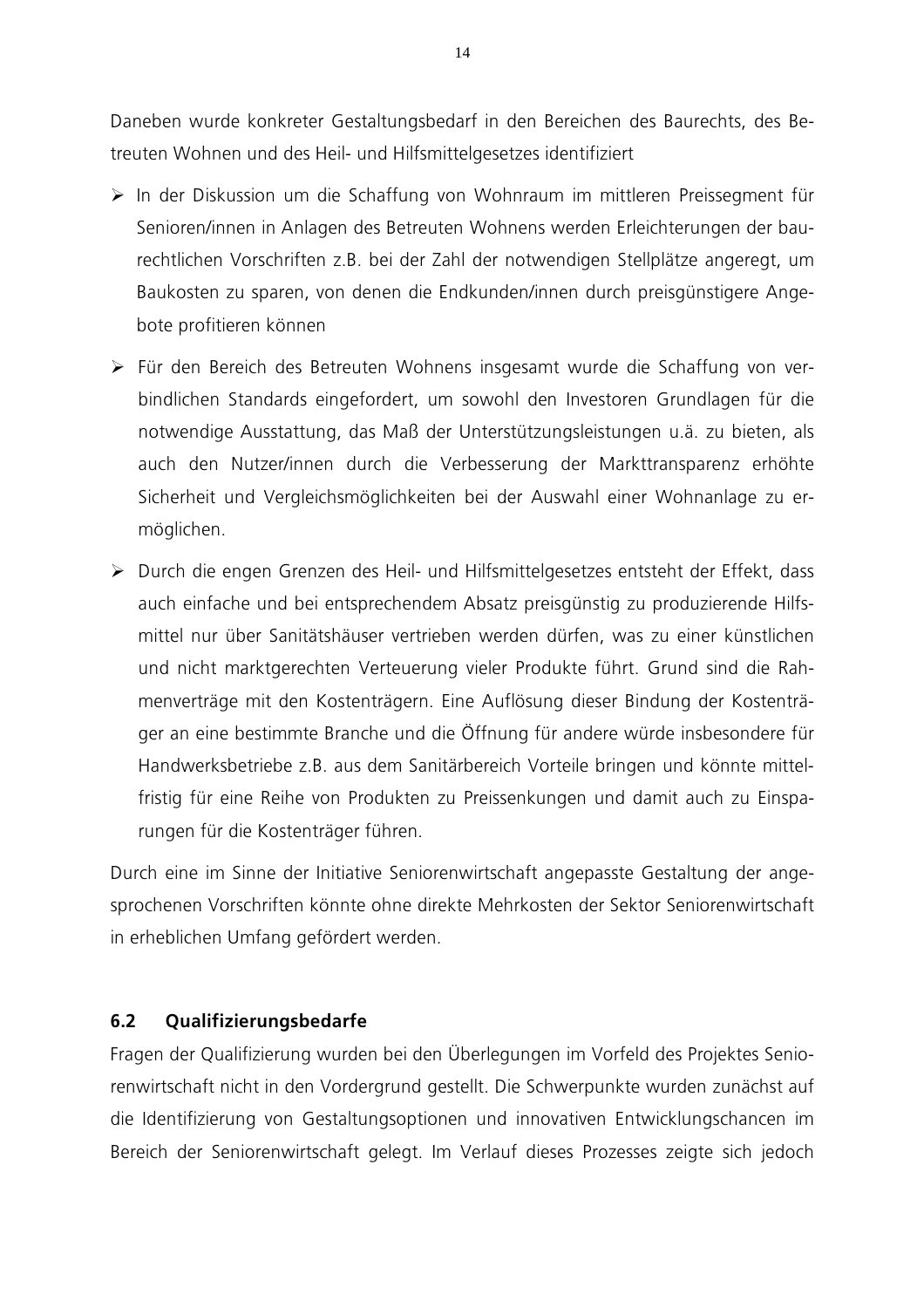bereits relativ früh und mit der Zeit immer deutlicher, dass die Bedeutung des Themenkomplexes Qualifizierung an Gewicht gewinnt.

In einer ersten Bestandsaufnahme können folgende Blöcke identifiziert werden, für die Handlungsbedarf besteht: (Weiter-)Qualifizierung von Arbeitnehmer/innen und Arbeitsuchenden aus NRW für die Belange der Seniorenwirtschaft, übergreifende Aspekte wie Seniorenmarketing und Kundenorientierung sowie der Aufbau von Weiterbildungsangeboten für Senioren/innen.

Insbesondere von Seiten der Gewerkschaften werden qualitativ hochwertige Qualifizierungsangebote gefordert, was jedoch in gewissem Widerspruch zu einer moderaten Preisgestaltung der Dienstleistungen für die Endverbraucher/innen steht. In der Ausbalancierung dieser Ansprüche liegen besondere Herausforderungen, die nur durch die gemeinsame Beteiligung der Sozialpartner zu lösen sind. Mit Blick auf die Qualifizierung von Arbeitnehmer/innen, Arbeitssuchenden und Ehrenamtlichen soll explizit auch die Gruppe der über 50-jährigen Langzeitarbeitslosen berücksichtigt werden und in diesem Kontext werden Arbeits- und Kooperationsbeziehungen zu der entsprechenden Arbeitsgruppe (Beschäftigungsmöglichkeiten für besondere Personengruppen) des Bündnisses für Arbeit angestrebt.

Wie die Arbeit zu den drei Themenschwerpunkten gezeigt hat, steht die Entwicklung vieler seniorengerechter Angebote in den jeweiligen Bereichen noch an und bedarf gezielter Qualifizierungsmaßnahmen der in diesen Arbeitsfeldern tätigen professionellen und ehrenamtlich Beschäftigten, für die jedoch noch keine entsprechenden Angebote existieren. Im Folgenden werden exemplarisch für jeden Bereich erforderliche Qualifizierungsangebote dargestellt.

### **6.2.1 Freizeit, Tourismus, Sport und Wellness**

Der Touristikbereich hat zwar implizit viele Angebote hervorgebracht, die für Senioren/innen interessant und bedeutsam sind und auch nachgefragt werden, entwickelt z.Zt. jedoch noch zu wenig explizite Angebote, weil das Wissen um die Anforderungen solcher Angebote z.T. nicht vorhanden ist. Gleichzeitig werden bestehende Angebote in Regionen nicht ausreichend gebündelt, optimiert und vermarktet. Es gibt verschiedene Projektkonzepte und Ansätze aus dem Kreis der UAG Freizeit, die diese Qualifizierungsanforderungen z.T. berücksichtigen.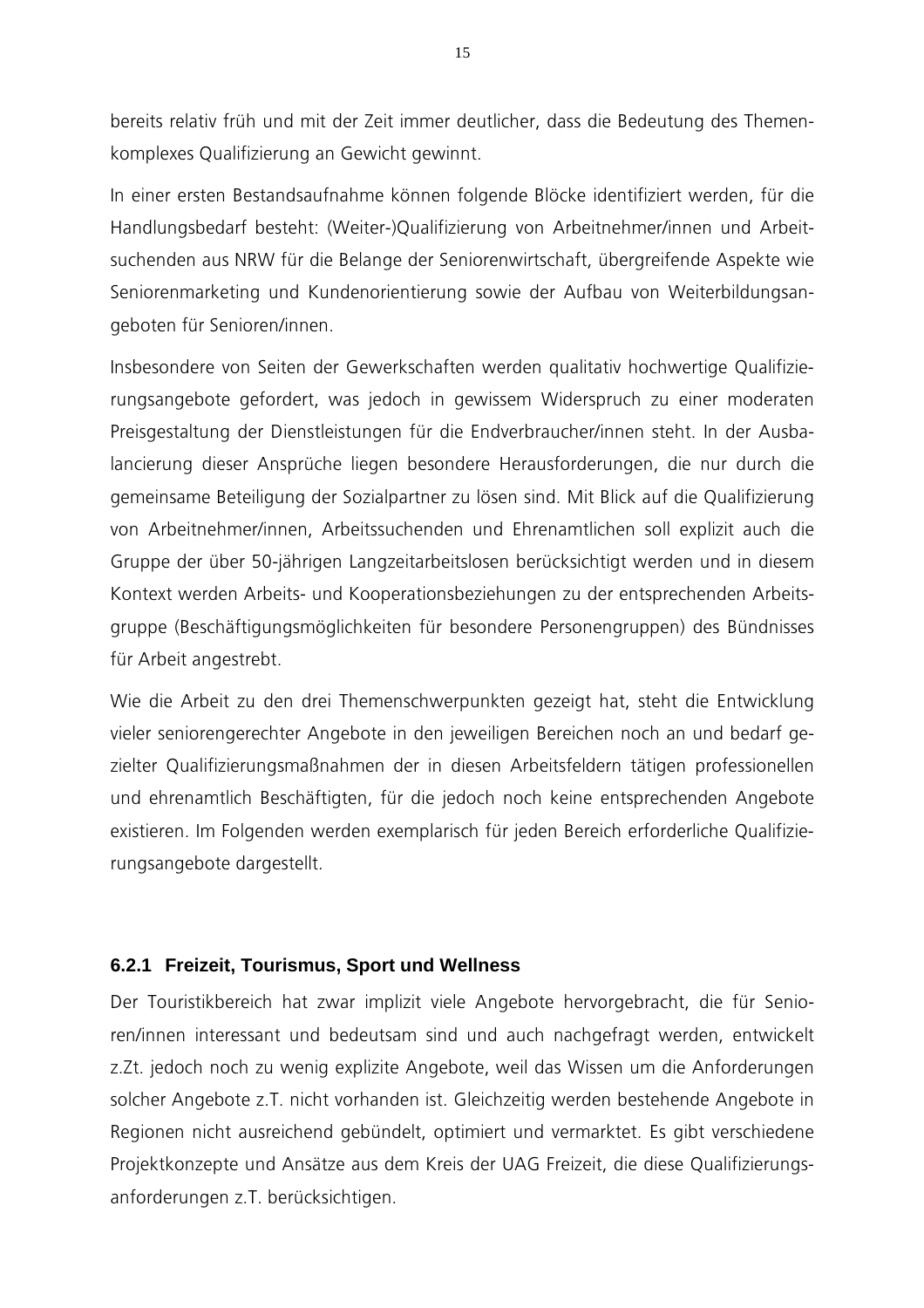Ahnliches gilt für den Sportbereich. Bestehende Angebote im Bereich des Sports und der Gesundheit beachten z.Zt. zu wenig altersspezifische psychologische und physiologische Anforderungen. In diesem Sinne sind z.B. Qualifizierungsangebote zum/r Trainer/in für Seniorensport- und Gesundheitsprogramme von zentraler Bedeutung. Ein geplantes Projekt zum Aufbau von Dienstleistungspools in der Sport- und Freizeitwirtschaft konzentriert sich auf die Entwicklung und Vermittlung entsprechender Qualifizierungsmaßnahmen.

### **6.2.2 Wohnen**

Auch für den Wohnbereich liegen zielgruppenspezifische Qualifizierungsanforderungen vor, die noch nicht ausreichend entwickelt und umgesetzt worden sind.

Das betrifft zum einen die Qualifizierung von Handwerker/innen mit Blick auf die Durchführung von Wohnraumanpassungsmaßnahmen für Senioren/innen, um räumliche Voraussetzungen für ein selbständiges Leben im Alter zu schaffen. Dieser Ansatz wird in dem Projekt der HWK Düsseldorf verfolgt.

Weitere Qualifizierungserfordernisse bestehen mit Blick auf den Bereich des Intelligenten Wohnens, obwohl dieser z.Zt. noch relativ gering ist. Darüber hinaus müssen Aspekte der barrierefreien Wohnraumgestaltung für Architekten sowohl in der Aus- als auch in der Weiterbildung stärker beachtet werden.

### **6.2.3 Neue Medien**

lm Bereich der Neuen Medien besteht nicht nur ein Qualifizierungsbedarf für die Alteren selbst, sondern im Besonderen auch für die in der Arbeit mit Alteren tätigen professionellen und ehrenamtlichen Mitarbeiter/innen. Insbesondere für Multiplikatoren/innen besteht ein hoher Nachholbedarf in Sachen EDV- und Internetqualifizierung mit Bezug auf ältere Menschen. Mögliche Qualifizierungsmodule betreffen die folgenden Themen: Aufbau und Durchführung von Internetcafés für Senioren/innen, Integration des Internets in die offene Altenhilfe, EDV-Nutzung in Einrichtungen der Altenpflege, Unterstützungs- und Informationsangebote für zu Hause lebende Pflegebedürftige.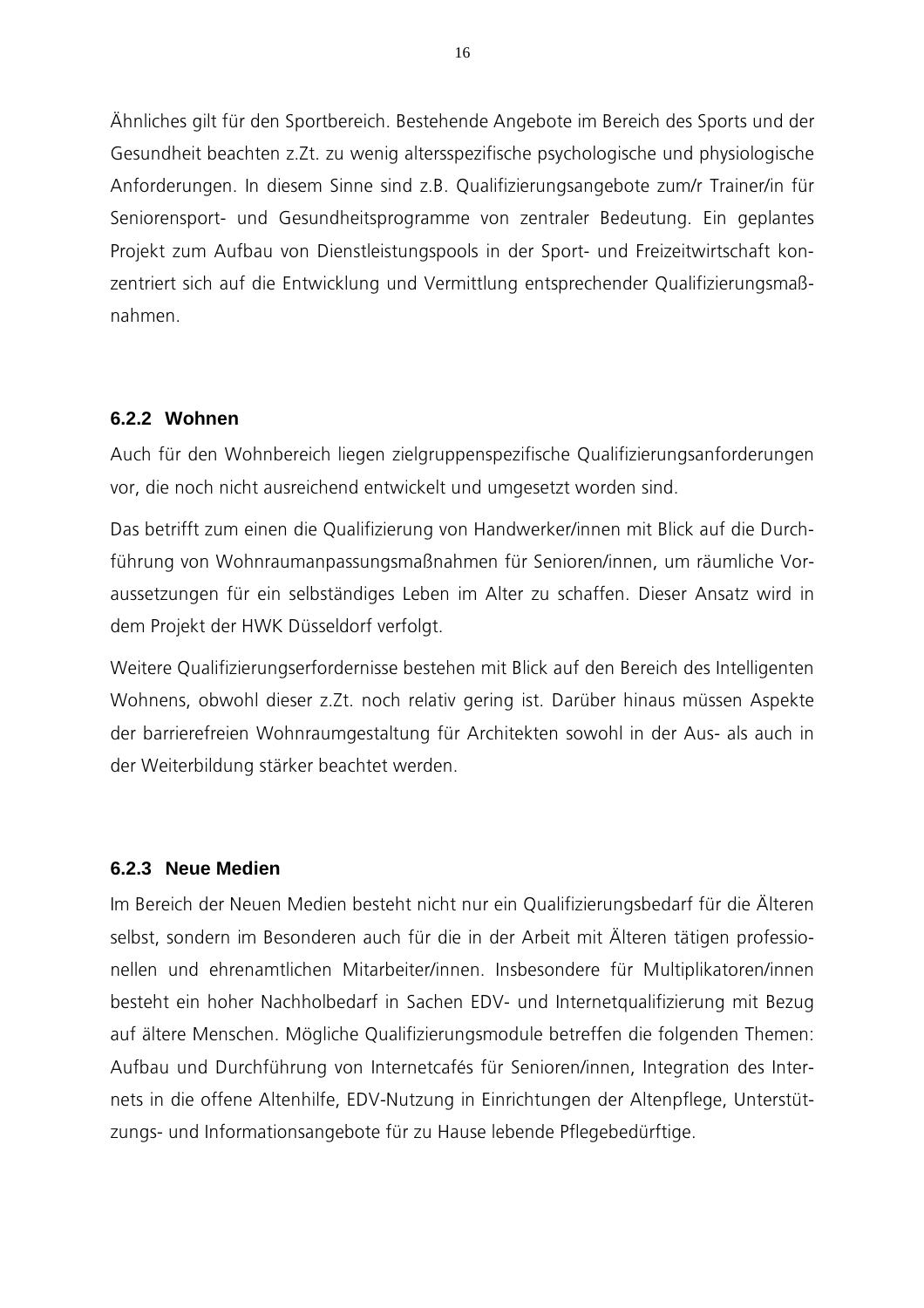## **6.2.4 Aufbau von zukunftsfähigen Aus- und Weiterbildungsangeboten für Arbeitnehmer/innen aus und außerhalb NRWs**

Uber diese handlungsfeldbezogenen Qualifizierungsaspekte hinaus ergeben sich übergreifende Qualifizierungsanforderungen, die für alle Bereiche gleichermaßen von hoher Bedeutung sind. Diese umfassen Elemente seniorengerechter Produkt- und Softwaregestaltung, des Seniorenmarketing und der zielgerechten Kundenorientierung.

Auf Grundlage dieser unterschiedlichen Qualifizierungserfordernisse könnten in NRW zukunftsträchtige Aus- und Weiterbildungsstudiengänge für das wachsende Gebiet der Seniorenwirtschaft entwickelt werden. Diese würden den Kompetenzstandort NRW stärken und entsprechendes Know-how in andere Regionen weitertragen.

In diesem Zusammenhang bitten wir die Mitglieder der Steuerungsgruppe darum, die Aus- und Weiterbildungseinrichtungen aus ihrem Zuständigkeitsbereich auf unser Vorhaben aufmerksam zu machen und interessierte Einrichtungen zur Teilnahme aufzufordern.

### **6.2.5 Aufbau von Weiterbildungsangeboten für Senioren/innen**

Bei diesen Angeboten handelt es sich hauptsächlich um die Vermittlung von Medienkompetenz und den Aufbau einer privaten Seniorenuniversität.

Wie Erfahrungen aus Projekten wie Senioren Online (SOL) zeigen, stellt die Vermittlung von Medienkompetenz an Altere nach wie vor ein wichtiges und großes Feld dar. Grundsätzlich müssen Altere mit Hilfe der Medienkompetenz über die Möglichkeiten und Fähigkeiten der Teilhabe an der Informations- und Kommunikationsgesellschaft verfügen. Darüber hinaus ist eine Verbesserung und Erhöhung der Medienkompetenz auch im Hinblick auf arbeitsmarktpolitische Effekte (z.B. Steigerung der Nachfrage durch e-Commerce) und nachberufliche Tätigkeitsfelder von zentraler Bedeutung.

An vielen Universitäten werden bereits Veranstaltungen im Rahmen des Studium Generale für Senioren/innen und andere Interessentengruppen geöffnet und es existieren vereinzelt Studiengänge für Senioren/innen. Ein auf die Gruppe der Senioren/innen konzentriertes Angebot mit einem Curriculum, das auch Aspekte einer neuen Alter(n)skultur berücksichtigt, existiert bislang jedoch noch nicht. Diesem Anliegen widmet sich das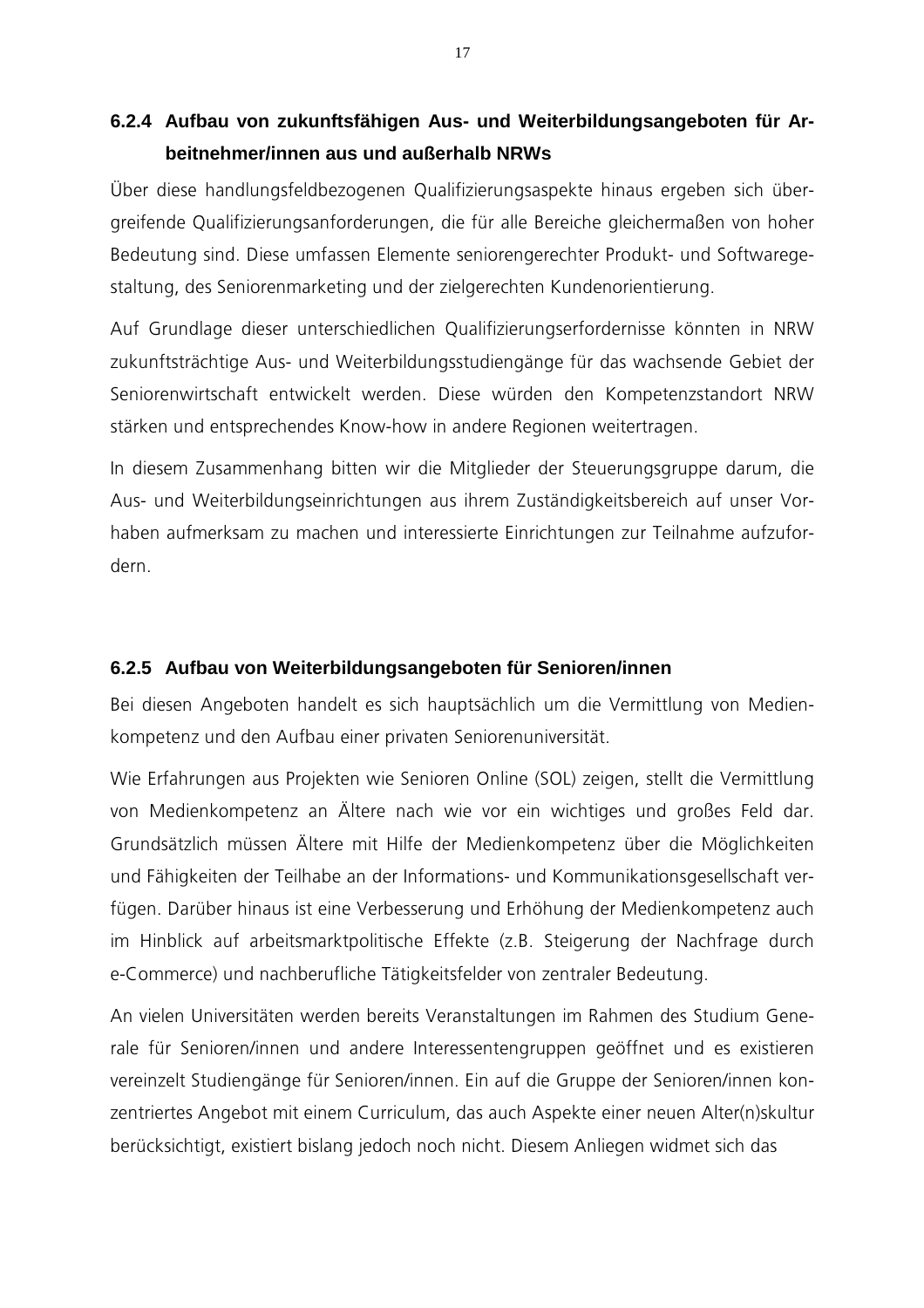Projekt "Europäische Seniorenuniversität in Ostwestfalen Lippe", das zu einer Aktivierung der Potenziale von Senioren/innen für die Gesellschaft beitragen und Bildungsangebote mit Gesundheitsangeboten verknüpfen will. Die Seniorenuniversität soll in der Rechtsform einer privaten Hochschule mit staatlicher Anerkennung gegründet werden und damit auch über Eigenleistungen der Teilnehmer/innen finanziert werden.

### $7<sub>1</sub>$ Perspektiven

Die Seniorenwirtschaft stellt auch weiterhin ein Gebiet dar, welches durch das BfA gezielt gefördert und strukturiert werden sollte.

Die eingeschlagene Richtung der Arbeit der Initiative hat sich grundsätzlich als richtig erwiesen. Die Grundlagen für die Verankerung der Seniorenwirtschaft im Bewusstsein einer Reihe relevanter Akteure sind gelegt. Erste Vorhaben werden umgesetzt und können die Zukunftsfähigkeit des Feldes Seniorenwirtschaft belegen.

Die weiteren Handlungsanforderungen liegen neben der weiteren grundsätzlichen Stärkung des Themenfeldes durch die bereits zum Einsatz kommenden Maßnahmen insbesondere in der Umsetzung der dargestellten Qualifizierungsanforderungen sowie dem Abbau rechtlicher Hemmnisse

Zukünftige inhaltliche Schwerpunkte sollen auf die Versorgung Demenzkranker im ambulanten Bereich, das zukünftige Berufsbild des Care-Managers, die stärkere Vernetzung des Betreuten Wohnens mit dem Wellness-Bereich sowie die allgemeine Qualitätssicherung gelegt werden.

Darüber hinaus ist die quantitative und qualitative Verbesserung der Öffentlichkeitsarbeit von zentraler Bedeutung. Das sollte zum einen durch gezielte Informationen für bestimmte Zielgruppen (z.B. Presseseminare, Infoveranstaltungen für Wirtschaftsförderer und unternehmensorientierte Informationsveranstaltungen) und zum anderen durch eine breitere Streuung der Informationen geschehen, um eine breitere Öffentlichkeit zu erreichen und auf einen Bewusstseinswandel hinzuarbeiten.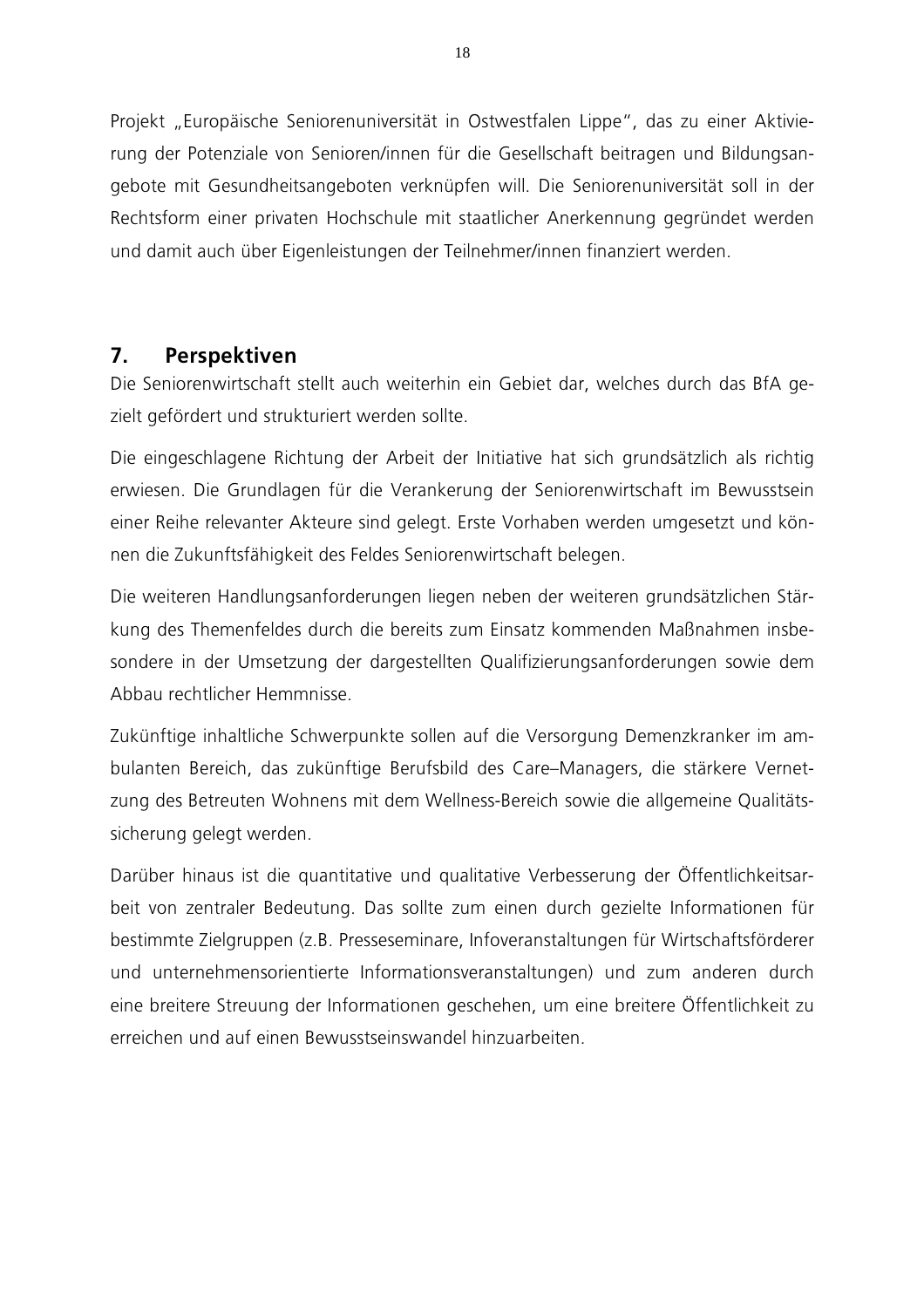Aufgrund der Vielzahl der Akteure, der Komplexität der Themenstellungen und der z.T. sensiblen Wettbewerbslage ist eine strukturierte, neutrale Moderationsleistung weiterhin unerlässlich für den Gesamterfolg des Projektes. Die Moderation der verschiedenen Foren und Arbeitskreise und die Abstimmungsprozesse innerhalb der AG Seniorenwirtschaft werden daher auch in Zukunft eine zentrale Aufgabe darstellen.

Damit einher geht der weitere Ausbau der Vernetzung und Kooperation von relevanten Akteuren, insbesondere von privatwirtschaftlichen Unternehmen und Unternehmen der Sozialwirtschaft bzw. Wohlfahrtsverbänden

### Literatur

- Bäcker, G.; Bispinck, R.; Hofemann, K.; Naegele, G. (2000): Sozialpolitik und soziale Lage in Deutschland, Bd. 2: Gesundheit und Gesundheitssystem, Familie, Alter, Soziale Dienste, Wiesbaden
- Barkholdt, C. (2000): Zur Einkommenssituation Älterer in NRW, Vortrag MFJFG am 11-9.2000
- Barkholdt, C.; Frerichs F.; Hilbert, J.; Naegele, G.; Scharfenorth, K. (1999): Memorandum Wirtschaftskraft Alter, Dortmund/Gelsenkirchen
- Barkholdt, C.; Frerichs F.; Hilbert, J.; Naegele, G.; Scharfenorth, K. (1999): Das Altern der Gesellschaft und neue Dienstleistungen für Ältere, in: Mitteilungen aus der Arbeitsmarkt- und Berufsforschung, 32. Jg., Stuttgart, S.488-498
- Born, A.; Hübner, M. (1999): Zielgruppe Senioren: Chancen und Perspektiven für die Tourismusbranche, Gelsenkirchen
- Brünner, B. O. (1997): Die Zielgruppe Senioren: eine interdisziplinäre Analyse der älteren Konsumenten, Frankfurt am Main
- Disch, W. K.A. (2000): Zur Entwicklung des Themas "Senioren-Marketing" in der Fachliteratur, in: Meyer-Hentschel Management-Consulting (Hrsg.): Handbuch Seniorenmarketing. Erfolgstrategien aus der Praxis, Frankfurt am Main: Deutscher Fachverlag
- Geschäftsstelle Seniorenwirtschaft (Hrsg.): Info-Brief 9/2000: Gelsenkirchen: Vervielfältigung
- Gesellschaft für Konsumforschung (GfK) (1999): 50plus, Nürnberg
- Krieb, C.; Reidl, A. (1999): Senioren Markering. So erreichen Sie die ZielgruppeFrankfurt am Main
- LBS (1999): Wohnen mit Service, Bonn
- Meyer Hentschel Management Consulting (2000): Handbuch Senioren-Marketing. Erfolgsstrategien aus der Praxis, Frankfurt am Main
- Nettelstroth, W.; Hülsmann, E. (2000): Bündnis für Arbeit, Ausbildung und Wettbewerbsfähigkeit in NRW - Eine Bestandsaufnahme, in: WSI-Mitteilungen 7/2000, S. 462-468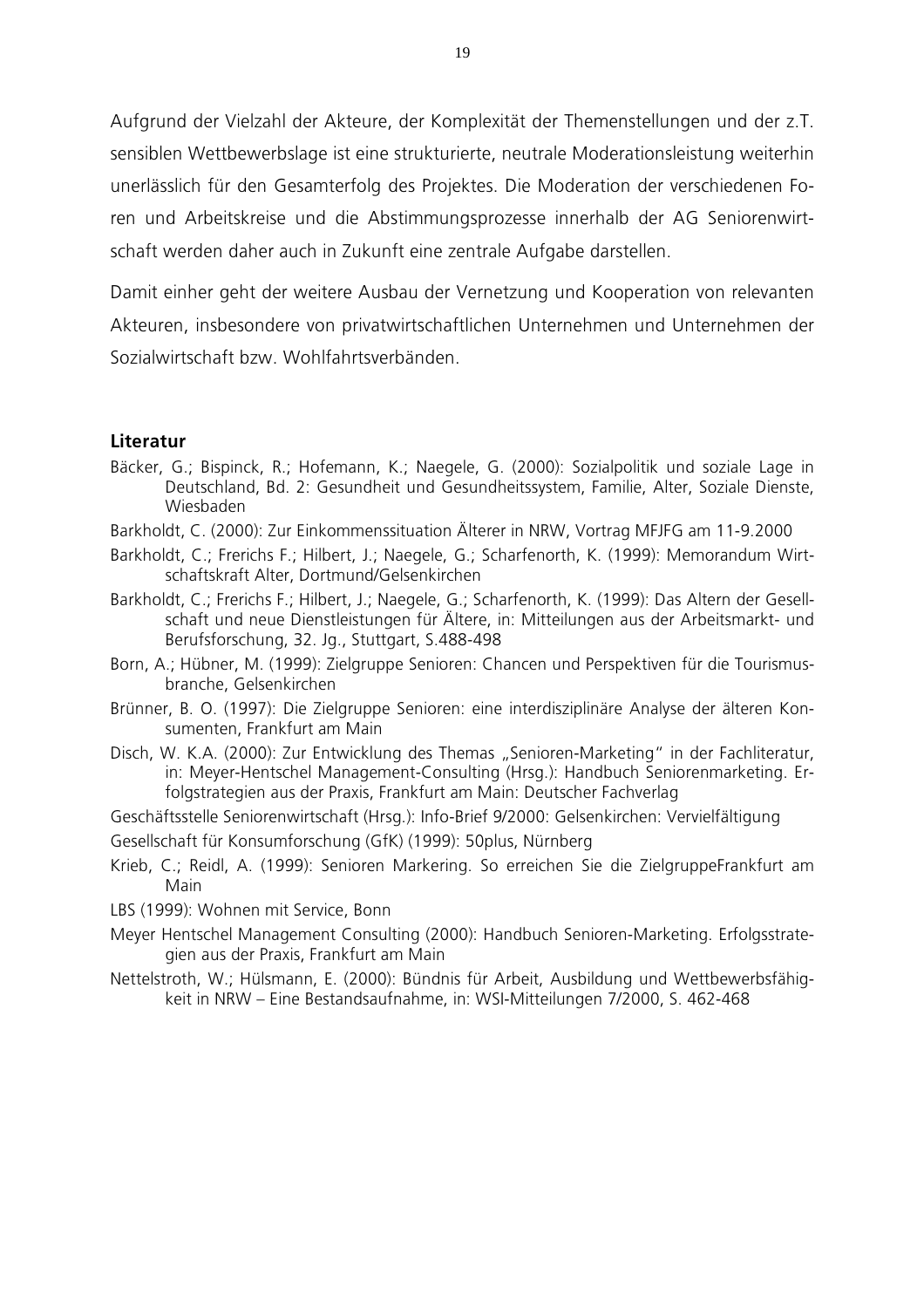# Anhang

Überblick über laufende und geplante Projekte, Veranstaltungen, Veröffentlichungen und sonstige Aktivitäten im Rahmen der Initiative Seniorenwirtschaft

### $1<sub>1</sub>$ Veranstaltungen

- > Veranstaltung des TÜV Rheinland im Herbst 2000: Senioren und Neue Medien
- ▶ Vortrag Medientage Münster im Frühling 2000
- > DGB-Werkstattgespräch zum Thema Seniorenwirtschaft im Frühjahr 2000
- > Vortrag Bildungsstätte "Neues Alter" e.V. im Winter 2000
- $\triangleright$  Vortrag WZN Jahreskongress
- > Vortrag Fachtagung "Gesellschaft im Wandel" des MFJFG im Frühjahr 2000
- > Gutachten + Vortrag zum Thema Wirtschaftskraft Alter für den Weltaltenplan im Herbst 2000
- > Besuch des Seniorentags Nürnberg
- > Vortrag Remagen an der Fachhochschule im Januar 2001

### $2.$ Veröffentlichungen

- > Arbeitsmarkt und Berufsforschung 4/1999
- $\triangleright$  BAGSO- Nachrichten 3/2000
- $\triangleright$  Impulse, FFG 2/1999
- $\triangleright$  Impulse, FFG 2/2000
- > Busiournal Sommer 2000
- $\triangleright$  Info-Brief der Geschäftsstelle
- > Dokumentation Auftaktworkshop
- > Gutachten zum Weltaltenplan (im Erscheinen)

### $\overline{3}$ **Sonstiges**

> Dreiwöchiges Praktikum einer japanischen Studentin im Rahmen der EXPO 2000 im Sommer 2000

### $\mathbf{4}$ Projekte

Telekommunikation und Neue Medien

- > Das Kompetenznetzwerk "Senioren OnLine" (SOL) (KDA, Evangelischer Verband für Altenarbeit im Rheinland, GGT)
- > "Bildbasierte Unterstützung pflegender Angehöriger" (Stadt Dortmund)
- > "Inkontakt Aufbau von integrierten Kommunikations-, Aktivierungs-, Vermittlungsund Koordinierungsservices für Senioren auf Grundlage bildbasierter luK-Technologien" im Ruhrgebiet (Ev. Johanneswerk, SWZ, Elias, Telekom)
- > "Internetportal für die Seniorenwirtschaft / Elektronischer Marktplatz" (SWZ)
- > "Urlaub mit der Maus", (Fremdenverkehrsverein Lage-Hörste)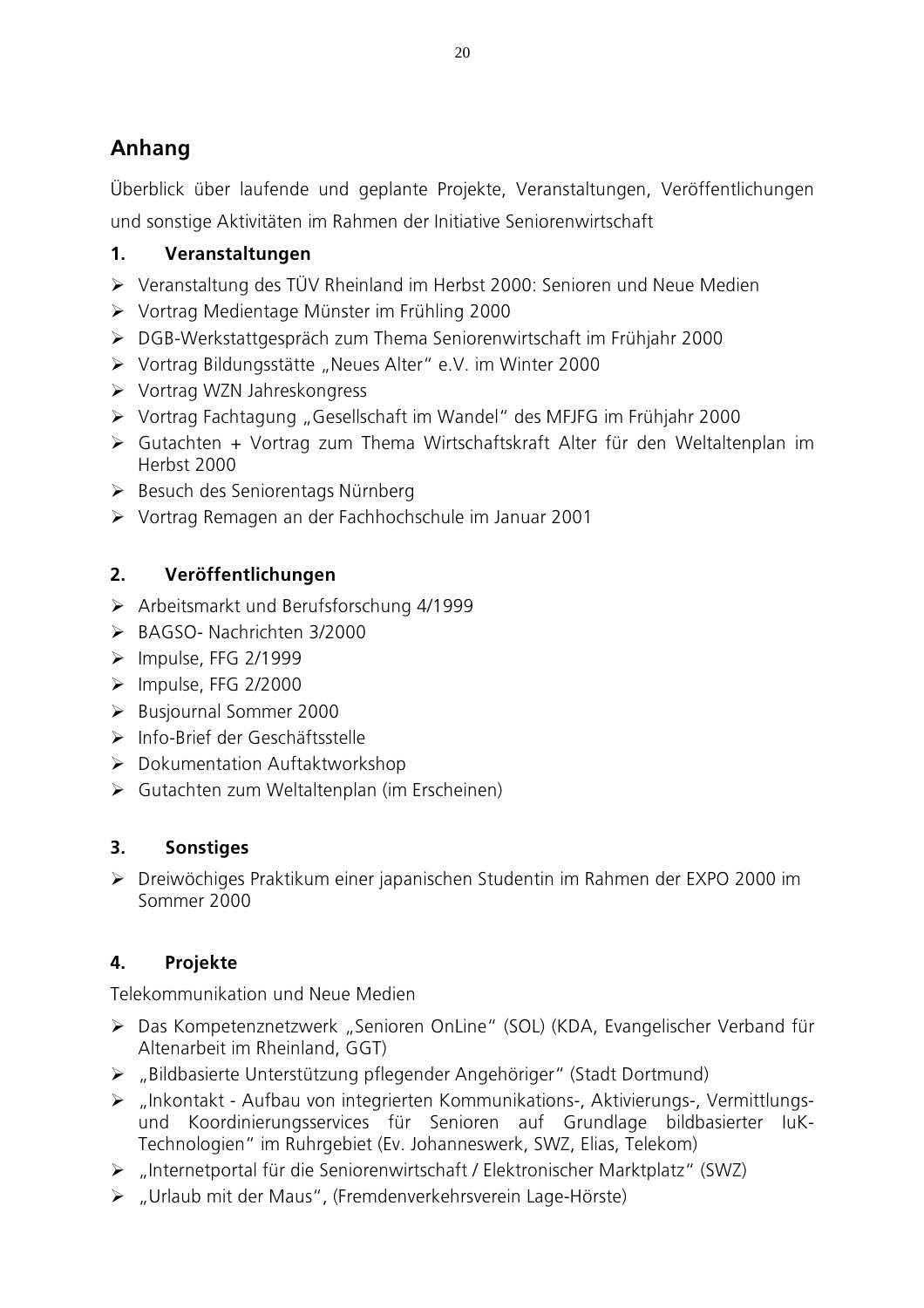- > Sendungen für Ältere über Breitband Kabelnetz (Projekt der Gemeinnützigen Wohnungsgenossenschaft GeWoGe)
- ▶ "Entwicklung und Einsatz einer Internet gestützten Applikation zur Kundenakguise und -bindung" (DPWV NRW)
- > Multimediale Kurse zur Medienkompetenz für Senioren und Internetcafé (Arbeitskreis Ostviertel e.V., Bürgerzentrum für Senioren im Bürgerhaus Bennohaus)

### Wohnen, Handwerk und Dienstleistungswirtschaft

- > "WIA Handwerk Wohnen im Alter". Oualifizierungsprojekt der HWK Düsseldorf in Düsseldorf und Mönchengladbach
- > "Mindeststandards/Qualitätssiegel für betreutes Wohnen NRW" (UAG Wohnen, Geschäftsstelle Seniorenwirtschaft)
- > Aufbau eines Netzwerkes: "Intelligentes Wohnen für Senioren". 1. Schritt: Erstellung eines Kompetenzpapiers (Geschäftsstelle Seniorenwirtschaft)
- > Handwerkergualifizierung und Ausbau einer Musterwohnung in Bielefeld (WE-GEmbH, SWZ)
- > "TÜV geprüfter Sanitärfachbetrieb" Altengerechtes Qualitätsmanagement im Handwerksbetrieb (GGT, TÜV Rheinland / Berlin Brandenburg)
- $\triangleright$  "Bett der Zukunft" (Firma Stiegelmeyer)
- > Investitionsobjekt "Deutsches Integratives Rehazentrum" (Leicher Unternehmensgruppe, Dr. Engbrink GmbH & Co.KG; GABS, Diakonisches Werk Gladbeck-Bottrop-Dorsten)

### Freizeit, Tourismus, Sport und Wellness

- > "Vermittlung und Marketing eines seniorengerechten Tourismus" Pilotprojekte zur Entwicklung einer "Modellregion für seniorengerechten Tourismus" in Ostwestfalen-Lippe (Wege, Teuto-Touristik), am Niederrhein (WEGE Niederrhein, Niederrhein Touristik GmbH)
- > Leitfaden für seniorengerechtes Reisen (Geschäftsstelle Seniorenwirtschaft)
- > "Aufbau einer Seniorenuniversität" (ZIG, OWL Marketing Gesellschaft GmbH, Universitäten Bielefeld und Paderborn)
- > "Japanische Senioren-Touristen" in Wellness-Hotels NRW (Geschäftsstelle Seniorenwirtschaft)
- ▶ "Seniorengerechte Gestaltung und Zertifizierung von Destinationen im Ruhrgebiet" (Ruhrgebiets Tourismus GmbH)
- > "Aufbau von Dienstleistungspools für seniorengerechte Angebote in der Sportwirtschaft" (BPC, Gersmeier, Job & Partner, Otti Krempel)
- > Salinenpark Bad Salzuflen, Wellness und Seniorenhotel Hotel (Herr Schmitt)
- > Qualifizierungsprojekt der Diakonie Castrop-Rauxel/Herne
- > Investitionsprojekt "Zentrum für Gesundheitsdienstleistungen" (Montanus AG)
- > Aufbau eines Studiengangs und Weiterbildungsangebot Sozialinformatik / Sozialwirtschaft